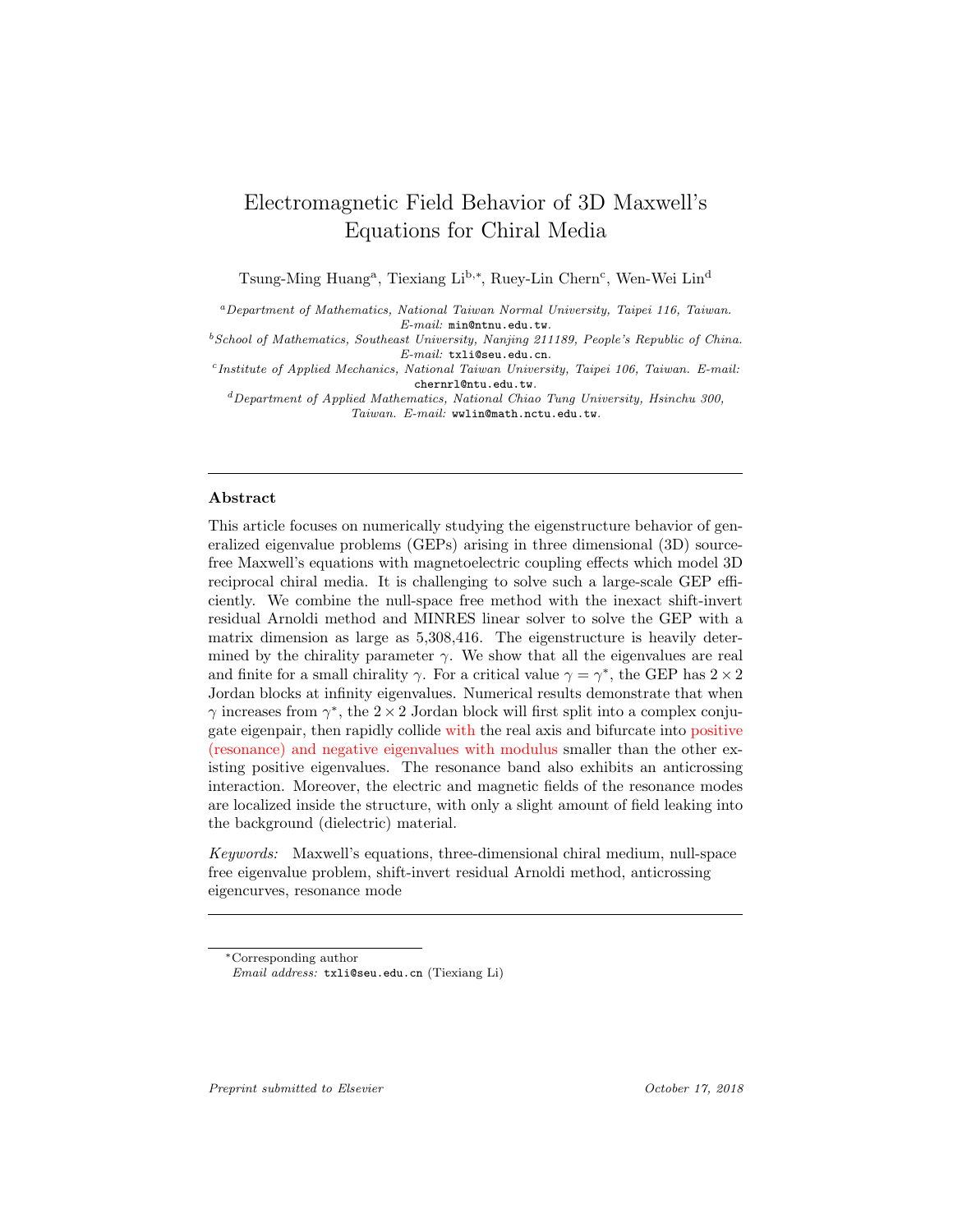## 1. Introduction

<span id="page-1-2"></span>Mathematically, the propagation of electromagnetic fields in bianisotropic media is modelled by the three-dimensional (3D) frequency domain source-free Maxwell's equations with the constitutive relations

$$
\nabla \times \mathbf{E}(\mathbf{x}) = \iota \omega \mathbf{B}(\mathbf{x}), \qquad \nabla \cdot \mathbf{B}(\mathbf{x}) = 0, \qquad (1.1a)
$$

$$
\nabla \times \mathbf{H}(\mathbf{x}) = -\iota \omega \mathbf{D}(\mathbf{x}), \qquad \nabla \cdot \mathbf{D}(\mathbf{x}) = 0, \qquad (1.1b)
$$

where  $\omega$  is the frequency,  $E, H, D$  and  $B$  are the electric, the magnetic fields, the dielectric displacement and the magnetic induction, respectively, at the position  $\mathbf{x} \in \mathbb{R}^3$ . Bianisotropic materials are important classes of complex media of which the coupling effects between electric and magnetic fields can be described by the constitutive relations

<span id="page-1-0"></span>
$$
\mathbf{B} = \tilde{\mu}\mathbf{H} + \tilde{\zeta}\mathbf{E}, \quad \mathbf{D} = \tilde{\varepsilon}\mathbf{E} + \tilde{\zeta}\mathbf{H}, \tag{1.2}
$$

where  $\tilde{\mu}$  is the permeability,  $\tilde{\varepsilon}$  is the permittivity,  $\tilde{\zeta}$  and  $\tilde{\xi}$  are magnetoelectric parameters. For detailed descriptions of bianisotropic materials with respect to [\(1.2\)](#page-1-0), we refer to [\[1,](#page-20-0) [2,](#page-20-1) [3,](#page-20-2) [4,](#page-20-3) [5,](#page-20-4) [6,](#page-20-5) [22,](#page-21-0) [24,](#page-21-1) [25\]](#page-21-2) and references therein.

If the photonic crystal is made of complex media that contain magnetoelectric couplings in [\(1.2\)](#page-1-0), that is, the electric (magnetic) polarization being induced by the magnetic (electric) field, the eigensystem distinctly differs from the classical one: the single curl, as well as the double curl operator, appears in the wave equations [\[7,](#page-20-6) [21\]](#page-21-3). This feature corresponds to the symmetry breaking in the system and introduces chirality in the eigensystem. It is expected that circularly or elliptically polarized waves will serve as eigenwaves in the system. To solve the band structures for this type of photonic crystals, in particular, in three dimensions, extra care has to be taken on the choice of the range space with the single curl operator.

The magnetoelectric coupling coefficients  $\tilde{\mu}, \tilde{\varepsilon}, \tilde{\zeta}$  and  $\tilde{\xi}$  in [\(1.2\)](#page-1-0) are usually tensor matrices in various forms [\[19,](#page-21-4) [23\]](#page-21-5). In particular, a bianisotropic medium is also called a biisotropic medium, if  $\tilde{\mu}, \tilde{\varepsilon}, \tilde{\zeta}$  and  $\tilde{\xi}$  are scalar dyadics, or equivalently,

<span id="page-1-3"></span><span id="page-1-1"></span>
$$
\tilde{\mu} = \mu_0 \tilde{I}, \ \tilde{\varepsilon} = \varepsilon(\mathbf{x}) \tilde{I}, \ \tilde{\zeta} = \zeta(\mathbf{x}) \tilde{I}, \ \tilde{\xi} = \xi(\mathbf{x}) \tilde{I}, \tag{1.3}
$$

where  $\tilde{I}$  is the identity dyadics,  $\mu_0 \equiv 1$ , specially, the permittivity  $\varepsilon(\mathbf{x})$  and the reciprocal chiral medium (Pasteur medium)  $\zeta(\mathbf{x}), \xi(\mathbf{x})$  in [\(1.3\)](#page-1-1) which we are interested in this paper, are types of biisotropic media with

$$
\varepsilon(\mathbf{x}) = \begin{cases} \varepsilon_i, & \mathbf{x} \in \text{material}, \\ \varepsilon_0, & \text{otherwise}, \end{cases}
$$
 (1.4a)

$$
\zeta(\mathbf{x}) = \begin{cases}\n-\iota\gamma, & \mathbf{x} \in \text{material}, \\
0, & \text{otherwise},\n\end{cases} \qquad \xi(\mathbf{x}) = \begin{cases}\n\iota\gamma, & \mathbf{x} \in \text{material}, \\
0, & \text{otherwise},\n\end{cases} (1.4b)
$$

and  $\varepsilon_0 > 0$ ,  $\varepsilon_i > 0$ ,  $\gamma \geq 0$ .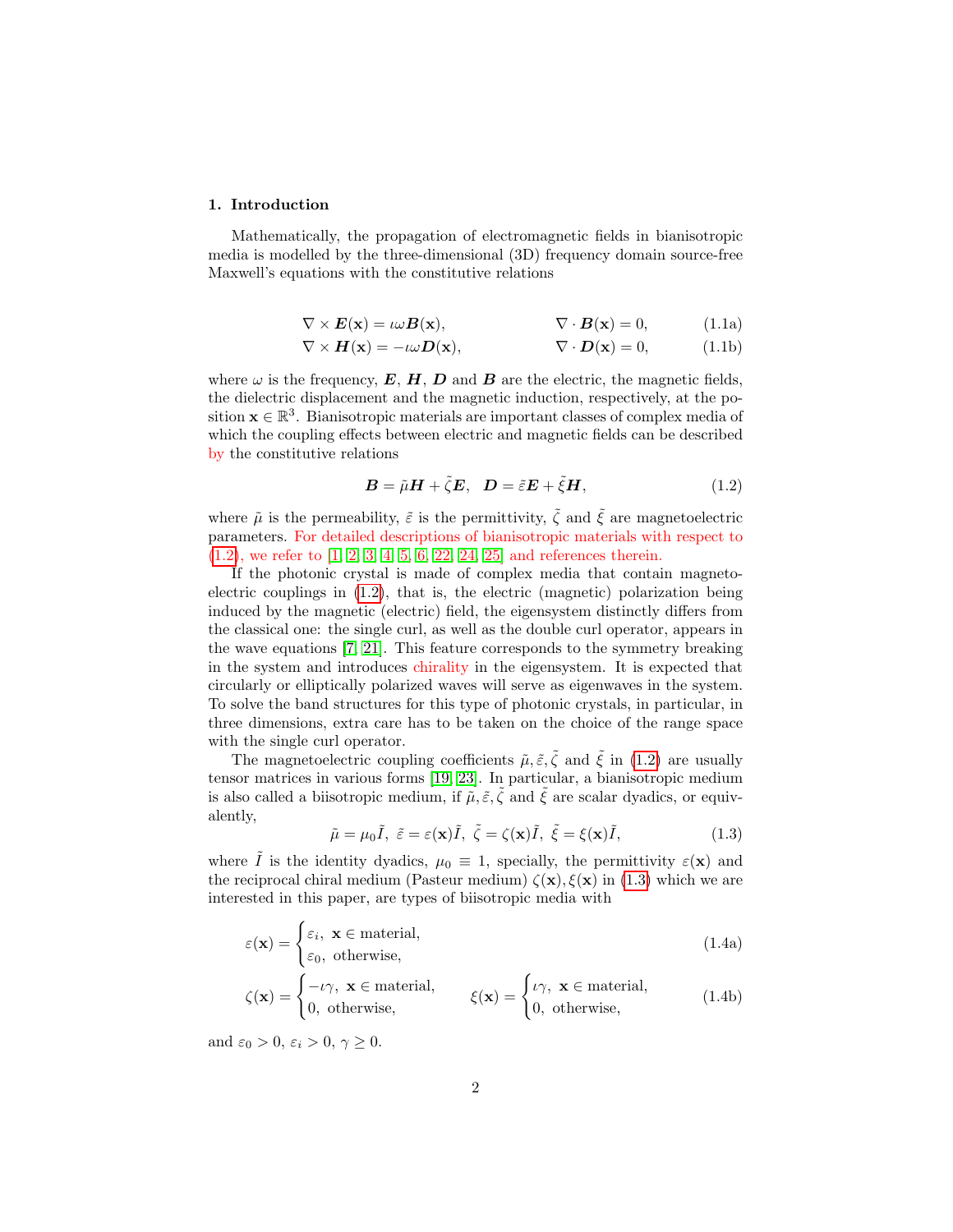The Maxwell's equations [\(1.1\)](#page-1-2) together with [\(1.2\)](#page-1-0) can be rewritten as

<span id="page-2-1"></span><span id="page-2-0"></span>
$$
\begin{bmatrix} 0 & -\iota \nabla \times \\ \iota \nabla \times & 0 \end{bmatrix} \begin{bmatrix} H \\ E \end{bmatrix} = \omega \begin{bmatrix} \tilde{\mu} & \tilde{\zeta} \\ \tilde{\xi} & \tilde{\varepsilon} \end{bmatrix} \begin{bmatrix} H \\ E \end{bmatrix}.
$$
 (1.5)

Based on the Bloch Theorem [\[18,](#page-21-6) p.167], the eigenvectors  $E$  and  $H$  on a given crystal lattice, satisfying the quasi-periodic conditions

$$
\boldsymbol{E}(\mathbf{x} + \mathbf{a}_l) = e^{i2\pi \mathbf{k} \cdot \mathbf{a}_l} \boldsymbol{E}(\mathbf{x}), \ \boldsymbol{H}(\mathbf{x} + \mathbf{a}_l) = e^{i2\pi \mathbf{k} \cdot \mathbf{a}_l} \boldsymbol{H}(\mathbf{x}), \tag{1.6}
$$

are of interest, where  $2\pi k$  is the Bloch wave vector in the first Brillouin zone B and  $a_l$ ,  $l = 1, 2, 3$  are the lattice translation vectors (e.g. [\[17,](#page-21-7) p.34]). Using Yee's finite difference scheme [\[26\]](#page-21-8) on  $(1.5)$  satisfying the source-free conditions and the quasi-periodic conditions [\(1.6\)](#page-2-1), the discretized Maxwell's equations with biisotropic media [\(1.4\)](#page-1-3) result in a generalized eigenvalue problem (GEP) in the form

$$
\begin{bmatrix} 0 & -\iota C \\ \iota C^H & 0 \end{bmatrix} \begin{bmatrix} \mathbf{h} \\ \mathbf{e} \end{bmatrix} = \omega \begin{bmatrix} \mu_d & \zeta_d \\ \xi_d & \varepsilon_d \end{bmatrix} \begin{bmatrix} \mathbf{h} \\ \mathbf{e} \end{bmatrix},
$$
(1.7)

<span id="page-2-2"></span>where  $\mathbf{h}, \mathbf{e} \in \mathbb{C}^{3n}$ ,  $\mu_d, \varepsilon_d, \xi_d, \zeta_d$ , and  $C \in \mathbb{C}^{3n \times 3n}$  with C having the special structure which can easily be treated with the fast Fourier transform (FFT) to accelerate the numerical simulation [\[8,](#page-20-7) [11\]](#page-20-8) (see Section [2](#page-4-0) for details).

In the presence of the chirality parameter  $\gamma$  in [\(1.4b\)](#page-1-0), the degeneracy between the first two bands has been lifted, that is, the two bands are no longer degenerate [\[8,](#page-20-7) Figures 2 and 5], as a result of the symmetry breaking in the constitutive relation. As  $\gamma$  increases, a larger discrepancy is found between the two bands. For any two Hermitian matrices  $A$  and  $B$ , we say that the matrix pair  $(A, B)$  or the matrix pencil  $A - \omega B$  is positive definite if B is positive definite. All eigenvalues of positive definite matrix pair  $(A, B)$  are real. For photonic crystals made of isotropic chiral media [\(1.4\)](#page-1-3) with a small chirality  $\gamma$ , namely, the weakly-coupled case, the matrix pair in [\(1.7\)](#page-2-2) is positive definite for which efficient numerical algorithms and band structures have been well-studied by Chern et al [\[8\]](#page-20-7). A critical condition occurs when the chirality parameter is equal to the square root of the permittivity  $\varepsilon_i$  in [\(1.4a\)](#page-1-2), where the constitutive matrix is no longer positive definite [\[8\]](#page-20-7). In this situation, the right-hand side coefficient matrix  $\begin{bmatrix} \mu_d & \zeta_d \end{bmatrix}$  $\xi_d$   $\varepsilon_d$  $\int$  in [\(1.7\)](#page-2-2) becomes singular. When the chirality parameter exceeds the critical value, the matrix pairs in [\(1.7\)](#page-2-2) may introduce very different and complicated eigenstructures. As shown in Section [5,](#page-12-0) such eigenstructures lead to the following two new interesting physical phenomena.

• The band structure changes so drastically that a large number of resonance modes emerge from lower frequencies due to the bifurcation of eigenvalues, pushing the original modes to higher frequencies. The resonance modes tend to be dispersionless, that is, insensitive to the change of wave vectors, and are represented by flat bands. In particular, each of the resonance bands exhibits an anticrossing (avoided crossing) interaction with the original one.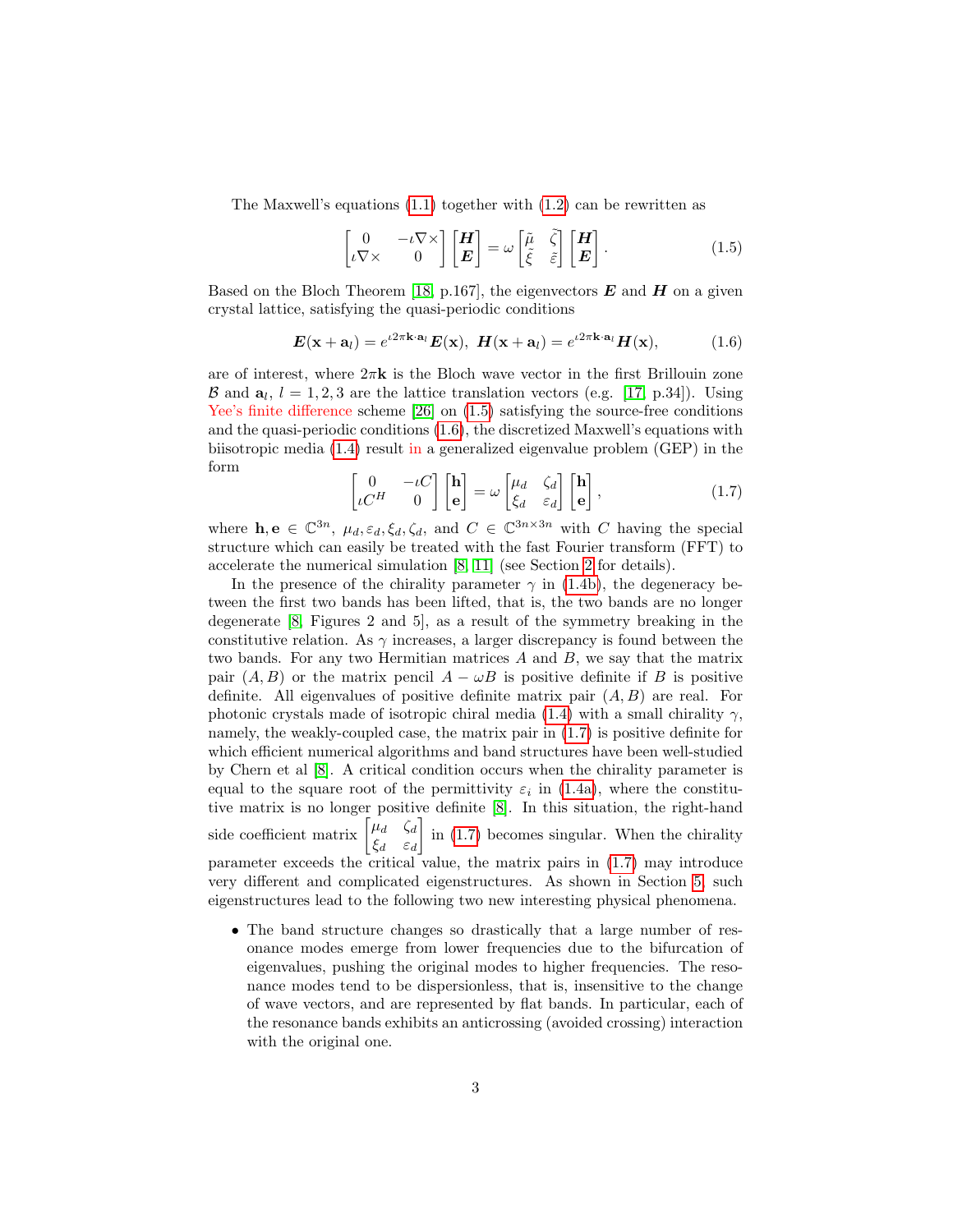• A distinguished feature of the resonance mode is that the electromagnetic fields are highly concentrated inside the chiral material, with only a slight amount of fields leaking into the background (dielectric) material. In a homogeneous chiral medium characterized by the dielectric constant  $\varepsilon$  and chirality parameter  $\gamma$ , there are two *effective* refractive indices  $\sqrt{\varepsilon} + \gamma$  and  $\sqrt{\varepsilon}$  $\overline{\varepsilon}$  – γ [\[7\]](#page-20-6). For a larger γ such that  $\gamma > \sqrt{\varepsilon}$ ,  $\sqrt{\varepsilon} + \gamma$  becomes even larger and the chiral medium behaves as a waveguide when it is surrounded by the medium with a lower refractive index. In this situation, most fields will be concentrated in the region with a higher refractive index, leading will be concentrated in the region with a higher reflactive index, leading to the so-called *waveguide mode*. On the other hand,  $\sqrt{\varepsilon} - \gamma$  becomes negative and the chiral medium behaves like a negative index material. When it is connected to the background with a positive refractive index, the fields will be concentrated at the interface, leading to the so-called surface mode. In the present problem, the emerging resonance modes are basically a combination of waveguide modes and surface modes, with the fields highly localized in the structure and slightly smeared to the background. This is considered a unique feature of the eigenmodes in the chiral photonic crystals when the chirality parameter goes beyond the critical value.

However, how to solve the GEP [\(1.7\)](#page-2-2) with the chirality parameter greater than the critical value, namely, the strongly-coupled case, efficiently is still open. The difficulty is that the matrix pair in  $(1.7)$  is no longer a positive definite matrix pair which may introduce a very different and complicated eigenstructure. Numerical results by newly developed algorithms (see Section [4\)](#page-9-0) show that the matrix pair of  $(1.7)$  can create some new state whose energy (frequency) is smaller to that of the original ground state.

In this paper, we make the following contribution on the 3D Maxwell's equations with strongly coupled reciprocal chiral media:

- For a critical value  $\gamma = \gamma^*$ , the matrix pair in [\(1.7\)](#page-2-2) becomes positive semidefinite such that null spaces of both matrices in [\(1.7\)](#page-2-2) generically have no non-trivial intersection (this property always holds in our practical applications), and has  $2 \times 2$  Jordan blocks at  $\omega = \infty$ .
- For  $\gamma = \gamma^* + 0^+$ , the matrix pair in [\(1.7\)](#page-2-2) creates lots of complex conjugate eigenvalue pairs near  $\pm\iota\infty$  which rapidly collide with the real axis at  $\gamma \equiv$  $\gamma^1 > \gamma^*$  and bifurcate into positive (resonance) and negative eigenvalues with modulus smaller than the other existing positive eigenvalues. The newly created positive eigenmode pushes the original modes to higher frequencies.
- We use the shift-invert residual Arnoldi (SIRA) method [\[16,](#page-21-9) [20\]](#page-21-10) combined with MINRES [\[10\]](#page-20-9) and the FFT-based scheme [\[11\]](#page-20-8) to find a few smallest positive eigenvalues of [\(1.7\)](#page-2-2) for  $\gamma > \gamma^*$  and show that the associated fields are highly localized in the structure and slightly smeared to the background material. Numerical experiments also show that the resonance band and the original band exhibit an anticrossing interaction.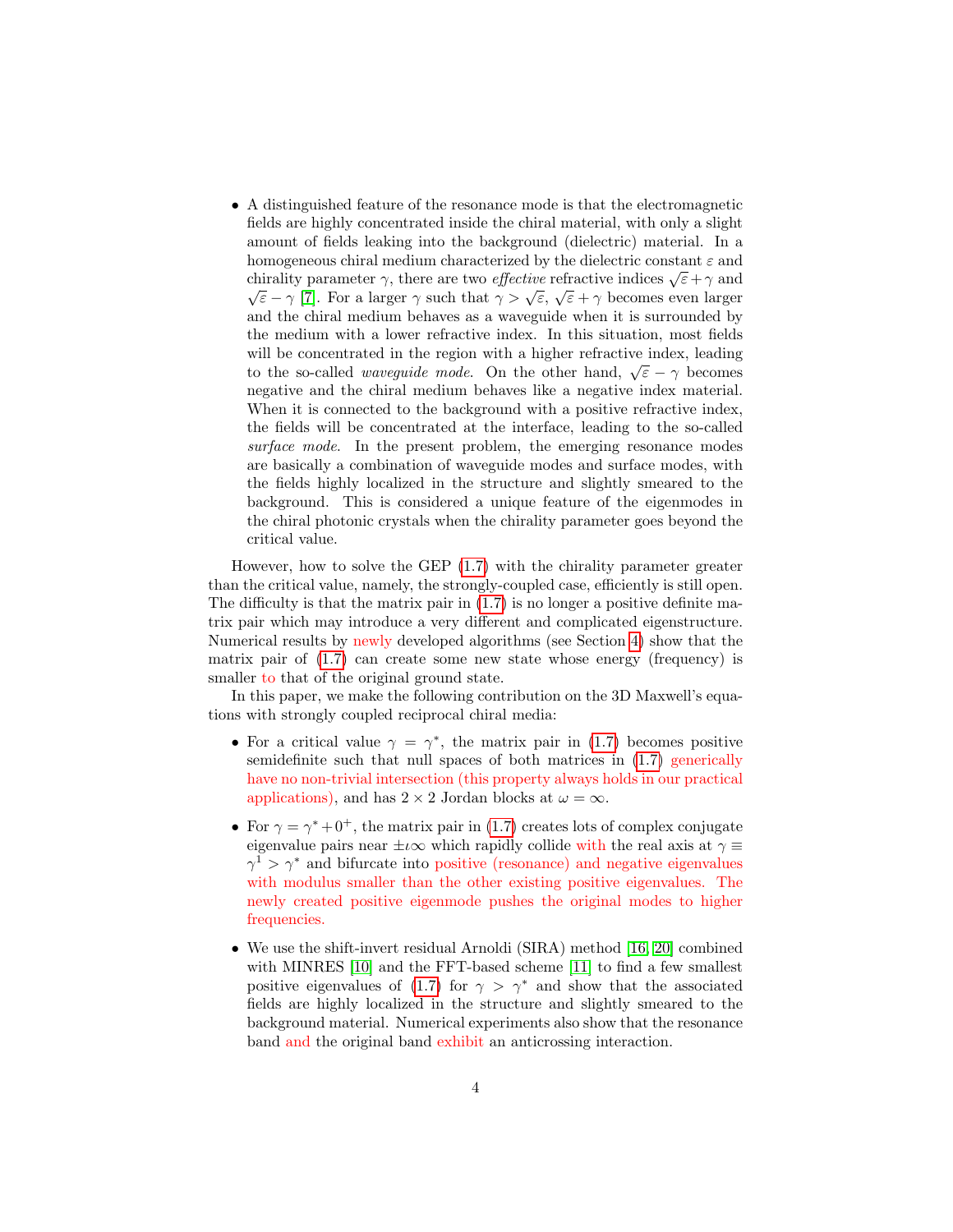This paper is outlined as follows. In Section [2,](#page-4-0) we briefly introduce the matrix representation of the discretization of Maxwell's equations and the associated singular value decomposition. In Section [3,](#page-6-0) we analyze and discuss the eigenstructure behavior of discretized Maxwell's equations. A null-space free method and shift-invert residual Arnoldi method are introduced in Section [4](#page-9-0) to solve the GEP [\(1.7\)](#page-2-2). Numerical results are demonstrated in Section [5](#page-12-0) to show the iteration numbers of the eigensolver, colliding eigenvalues, anticrossing eigencurves and condensations of eigenvectors. Finally, a concluding remark is given in Section [6.](#page-18-0)

is given in section 6.<br>**Notation.** Bold letters denote vectors;  $\iota = \sqrt{-1}$  is the imaginary unit;  $I_n$  is the identity matrix of size  $n; I^{(i)} \in \mathbb{R}^{3n \times 3n}$  denotes the diagonal matrix with the  $j$ -th diagonal entry being 1 for the corresponding  $j$ -th discrete point inside the material and zero otherwise;  $I^{(0)} = I_{3n} - I^{(i)}$ ;  $\tilde{I}^{(0)}$  and  $\tilde{I}^{(i)}$  denote the matrices consisting of all nonzero columns of  $I^{(0)}$  and  $I^{(i)}$ , respectively. For matrices A and  $B, A^{\top}$  and  $A^H$  are the transpose and conjugate transpose, respectively;  $\mathcal{N}(A)$  and  $\mathcal{R}(A)$  are the null space and the range space of A, respectively;  $A \otimes B$ and  $A \oplus B = \text{diag}(A, B)$  are, respectively, the Kronecker product and the direct sum of  $A$  and  $B$  (with suitable sizes).

#### <span id="page-4-0"></span>2. Discretization of Maxwell's equations

From crystallography, it is well-known that crystal structures can be classified as 14 Bravais lattices. Because of various lattices, the matrix  $C$  in  $(1.7)$ of the discretized single-curl operator on the electric field may have different forms. To look through the details of the discretization process of Yee's scheme for Maxwell's equations [\(1.5\)](#page-2-0) with three-dimensional photonic crystals, we refer the reader to [\[14\]](#page-21-11). For convenience, in this paper, we only consider the face centered cubic (FCC) lattice with

$$
\mathbf{a}_1 = \frac{a}{\sqrt{2}} [1, 0, 0]^\top, \mathbf{a}_2 = \frac{a}{\sqrt{2}} \left[ \frac{1}{2}, \frac{\sqrt{3}}{2}, 0 \right]^\top, \mathbf{a}_3 = \frac{a}{\sqrt{2}} \left[ \frac{1}{2}, \frac{2}{2\sqrt{3}}, \sqrt{\frac{2}{3}} \right]^\top, \quad (2.1)
$$

where a is the lattice constant. Let  $n_1$ ,  $n_2$  and  $n_3$  denote the numbers of grid points in the  $x_1$ -,  $x_2$ - and  $x_3$ - axis, respectively. Set  $\delta_1 = \frac{a}{x_1}$  $\frac{a}{n_1\sqrt{2}}, \delta_2 = \frac{a\sqrt{3}}{n_2\sqrt{3}}$  $\frac{a\sqrt{3}}{n_2 2\sqrt{2}},$  $\delta_3 = \frac{a}{n}$  $\frac{a}{n_3\sqrt{3}}$ , the associated mesh lengths, and  $n = n_1n_2n_3$ . Then the resulting  $3n \times 3n$  matrix C is of the form [\[11,](#page-20-8) [12\]](#page-20-10)

<span id="page-4-3"></span><span id="page-4-2"></span>
$$
C = \begin{bmatrix} 0 & -C_3 & C_2 \\ C_3 & 0 & -C_1 \\ -C_2 & C_1 & 0 \end{bmatrix},
$$
 (2.2)

<span id="page-4-1"></span>where

$$
C_1 = \frac{1}{\delta_1} I_{n_2 n_3} \otimes K_{1, n_1} (e^{i2\pi \mathbf{k} \cdot \mathbf{a}_1}), \tag{2.3a}
$$

$$
C_2 = \frac{1}{\delta_2} I_{n_3} \otimes K_{n_1, n_2} (e^{i2\pi \mathbf{k} \cdot \mathbf{a}_2} J_1), \tag{2.3b}
$$

$$
C_3 = \frac{1}{\delta_3} K_{n_1 n_2, n_3} (e^{i2\pi \mathbf{k} \cdot \mathbf{a}_3} J_2)
$$
 (2.3c)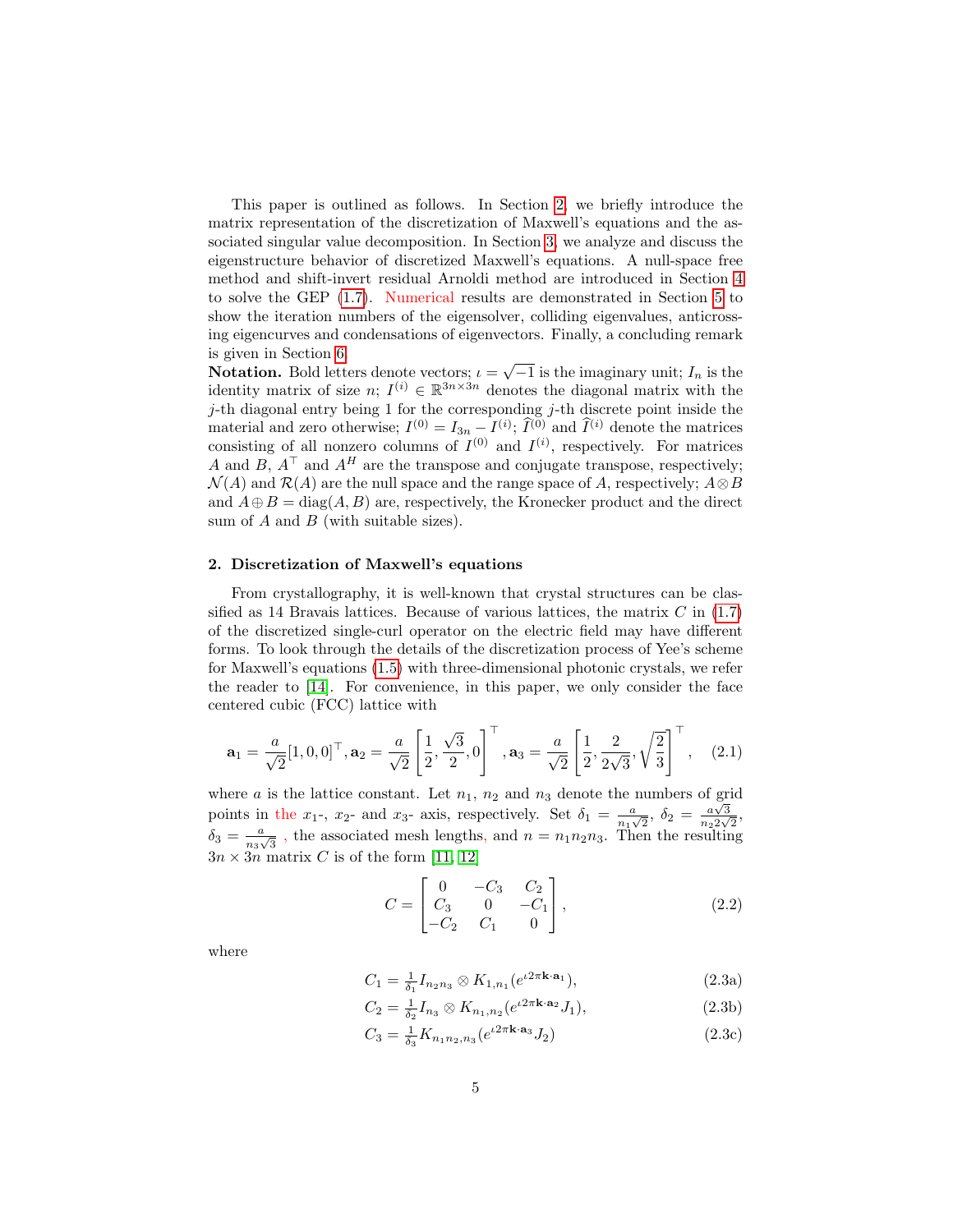with  $2\pi$ **k** being Bloch wave vectors as in [\(1.6\)](#page-2-1),

$$
J_1 = \begin{bmatrix} 0 & e^{-\iota 2\pi \mathbf{k} \cdot \mathbf{a}_1} I_{n_1/2} \\ I_{n_1/2} & 0 \end{bmatrix},
$$
 (2.4a)

$$
J_2 = \begin{bmatrix} 0 & e^{-\iota 2\pi \mathbf{k} \cdot \mathbf{a}_2} I_{n_2/3} \otimes I_{n_1} \\ I_{2n_2/3} \otimes J_1 & 0 \end{bmatrix},
$$
(2.4b)

and

$$
K_{m_1,m_2}(X) = \begin{bmatrix} -I_{m_1} & I_{m_1} & & \\ & \ddots & \ddots & \\ & & -I_{m_1} & I_{m_1} \\ X & & & -I_{m_1} \end{bmatrix} \in \mathbb{C}^{m_1 m_2 \times m_1 m_2}.
$$
 (2.4c)

It has been shown in [\[11\]](#page-20-8) that the matrices  $C_1$ ,  $C_2$ , and  $C_3$  can be diagonalized by a common unitary matrix as in Theorem [2.1.](#page-5-0)

<span id="page-5-0"></span>**Theorem 2.1** (Eigendecompositions of  $C_i$ 's [\[11\]](#page-20-8)). The matrices  $C_1$ ,  $C_2$  and  $C_3$ in [\(2.3\)](#page-4-1) are simultaneously diagonalizable by the unitary matrix  $T = \frac{1}{\sqrt{n_1 n_2 n_3}} [T_1, T_2,$  $\cdots, T_{n_1}$  with  $T_i = [T_{i,1}, \cdots, T_{i,n_2}]$  and  $T_{i,j} = [\mathbf{z}_{i,j,1} \otimes \mathbf{y}_{i,j} \otimes \mathbf{x}_i, \cdots, \mathbf{z}_{i,j,n_3} \otimes \mathbf{z}_i]$  $\mathbf{y}_{i,j} \otimes \mathbf{x}_i$ , in the forms

$$
T^{H}C_{1}T = \Lambda_{n_{1}} \otimes I_{n_{2}n_{3}} \equiv \Lambda_{1}, \qquad (2.5a)
$$

$$
T^{H}C_{2}T = \bigoplus_{i=1}^{n_{1}} (\Lambda_{i,n_{2}} \otimes I_{n_{3}}) \equiv \Lambda_{2},
$$
\n(2.5b)

<span id="page-5-3"></span>
$$
T^{H}C_{3}T = (\bigoplus_{i=1}^{n_{1}} \bigoplus_{j=1}^{n_{2}} \Lambda_{i,j,n_{3}}) \equiv \Lambda_{3},
$$
\n(2.5c)

where

$$
\Lambda_{n_1} = \delta_1^{-1} \text{diag} \left( e^{\theta_1} - 1, \cdots, e^{\theta_{n_1}} - 1 \right), \tag{2.5d}
$$

$$
\Lambda_{i,n_2} = \delta_2^{-1} \text{diag} \left( e^{\theta_{i,1}} - 1, \cdots, e^{\theta_{i,n_2}} - 1 \right), \tag{2.5e}
$$

<span id="page-5-1"></span>
$$
\Lambda_{i,j,n_3} = \delta_3^{-1} \text{diag} \left( e^{\theta_{i,j,1}} - 1, \cdots, e^{\theta_{i,j,n_3}} - 1 \right), \tag{2.5f}
$$

and

$$
\begin{cases} \theta_i = \frac{\iota 2\pi (i + \mathbf{k} \cdot \mathbf{a}_1)}{n_1}, \\ \mathbf{x}_i = \left[ 1, e^{\theta_i}, \cdots, e^{(n_1 - 1)\theta_i} \right]^\top, \end{cases}
$$
\n(2.5g)

$$
\begin{cases}\n\theta_{i,j} = \frac{\iota 2\pi (j - \frac{i}{2} + \mathbf{k} \cdot \hat{\mathbf{a}}_2)}{n_2} \quad \text{with } \hat{\mathbf{a}}_2 = \mathbf{a}_2 - \frac{1}{2} \mathbf{a}_1, \\
\mathbf{y}_{i,j} = \left[1, e^{\theta_{i,j}}, \cdots, e^{(n_2 - 1)\theta_{i,j}}\right]^\top,\n\end{cases} \tag{2.5h}
$$

$$
\begin{cases}\n\theta_{i,j,k} = \frac{\iota 2\pi (k - \frac{1}{3}(i+j) + \mathbf{k} \cdot \hat{\mathbf{a}}_3)}{n_3} \quad \text{with } \hat{\mathbf{a}}_3 = \mathbf{a}_3 - \frac{1}{3}(\mathbf{a}_1 + \mathbf{a}_2), \\
\mathbf{z}_{i,j,k} = \left[1, e^{\theta_{i,j,k}}, \cdots, e^{(n_3-1)\theta_{i,j,k}}\right]^\top,\n\end{cases} \tag{2.5i}
$$

for  $i = 1, \dots, n_1, j = 1, \dots, n_2, k = 1, \dots, n_3.$ 

<span id="page-5-2"></span>The following important singular value decomposition of  $C$  is derived in  $[8]$ .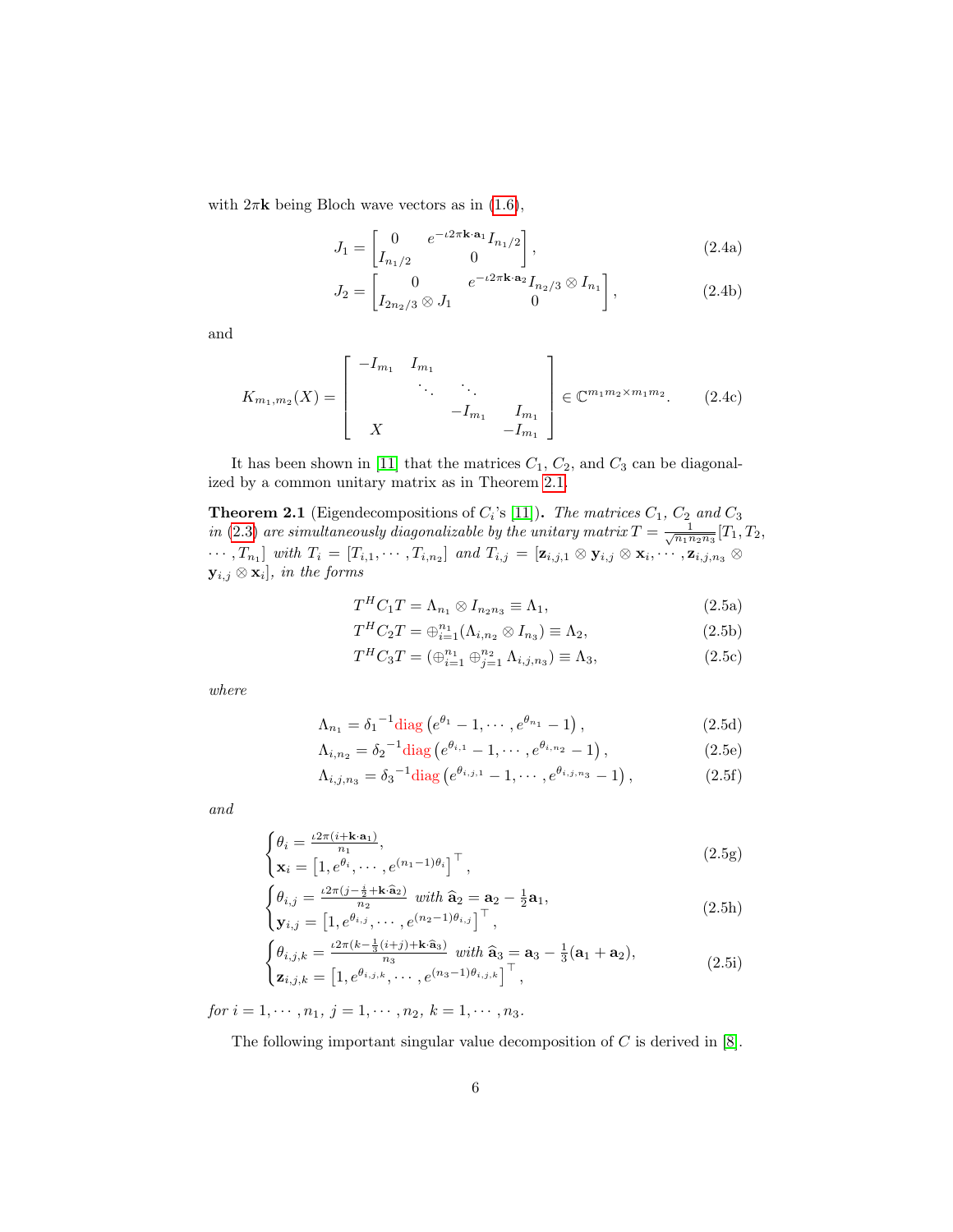**Theorem 2.2** ([\[8\]](#page-20-7)). There exist unitary matrices

$$
Q = [Q_r \quad Q_0] \equiv (I_3 \otimes T) \left[ \begin{array}{cc} \Pi_1 & \Pi_2 \end{array} \middle| \begin{array}{cc} \Pi_0 \end{array} \right] \equiv (I_3 \otimes T) \left[ \begin{array}{ccc} \Pi_{1,1} & \Pi_{1,2} & \Pi_{1,0} \\ \Pi_{2,1} & \Pi_{2,2} & \Pi_{2,0} \\ \Pi_{3,1} & \Pi_{3,2} & \Pi_{3,0} \end{array} \right],
$$
\n
$$
(2.6a)
$$

$$
P = [P_r \quad P_0] = (I_3 \otimes T) \left[ \begin{array}{cc} -\bar{\Pi}_2 & \bar{\Pi}_1 \end{array} \right] \bar{\Pi}_0 \text{ }, \tag{2.6b}
$$

where  $Q_r, P_r \in \mathbb{C}^{3n \times 2n}$  and  $\Pi_{i,j} \in \mathbb{C}^{n \times n}$ ,  $i = 1, 2, 3, j = 0, 1, 2$ , are diagonal such that C has a singular value decomposition

$$
C = P \operatorname{diag}(\Lambda_q^{1/2}, \Lambda_q^{1/2}, 0) Q^H = P_r \Sigma_r Q_r^H, \quad \Sigma_r = \operatorname{diag}(\Lambda_q^{1/2}, \Lambda_q^{1/2}) \tag{2.7}
$$

with  $\Lambda_q = \Lambda_1^H \Lambda_1 + \Lambda_2^H \Lambda_2 + \Lambda_3^H \Lambda_3.$ 

We now consider the discretization of the right hand side in [\(1.7\)](#page-2-2). The diagonal matrices  $\mu_d$ ,  $\varepsilon_d$ ,  $\xi_d$  and  $\zeta_d$  in [\(1.7\)](#page-2-2) can be determined by the shape of the medium. From  $(1.3)$  and  $(1.4)$  we have

$$
\mu_d = I_{3n}, \qquad \qquad \varepsilon_d = \varepsilon_0 I^{(0)} + \varepsilon_i I^{(i)}, \qquad (2.8a)
$$

$$
\zeta_d = -\iota \gamma I^{(i)}, \qquad \qquad \xi_d = \iota \gamma I^{(i)}, \qquad (2.8b)
$$

where  $\varepsilon_i$ ,  $\varepsilon_0$  are the permittivites inside and outside the medium, respectively,  $\gamma > 0$  is the chirality,  $I^{(0)}$  and  $I^{(i)}$  are defined in Notations of Section 1.

## <span id="page-6-0"></span>3. Eigenstructure behaviour of discretized Maxwell's equations

We now study the eigenstructure behaviour of the GEP in [\(1.7\)](#page-2-2). It is easily seen that equation [\(1.7\)](#page-2-2) can be rewritten as

$$
\begin{bmatrix} I_{3n} & 0 \ \xi_d \mu_d^{-1} & I_{3n} \end{bmatrix} \left( \begin{bmatrix} 0 & -\iota C & -\iota C^H \mu_d^{-1} \zeta_d \end{bmatrix} - \omega \begin{bmatrix} \mu_d & 0 \ 0 & \varepsilon_d - \xi_d \mu_d^{-1} \zeta_d \end{bmatrix} \right) \begin{bmatrix} I_{3n} & \mu_d^{-1} \zeta_d \end{bmatrix} \begin{bmatrix} \mathbf{h} \\ \mathbf{e} \end{bmatrix} = 0.
$$
 (3.1)

Together with the choices of  $\mu_d$ ,  $\varepsilon_d$ ,  $\xi_d$ ,  $\zeta_d$  as in [\(2.8\)](#page-5-1), we have the following matrix pencil instead.

<span id="page-6-2"></span><span id="page-6-1"></span>
$$
\begin{bmatrix}\n0 & -\iota C \\
\iota C^H & -\gamma [I^{(i)}C + C^H I^{(i)}]\n\end{bmatrix} \\
-\omega \begin{bmatrix}\nI_{3n} & 0 \\
0 & \varepsilon_0 I^{(0)} + (\varepsilon_i - \gamma^2) I^{(i)}\n\end{bmatrix} \equiv A_\gamma - \omega B_\gamma.
$$
\n(3.2)

Furthermore, it is easily seen that  $(\omega, \begin{bmatrix} \mathbf{h} \\ h \end{bmatrix})$ e ) is an eigenpair of [\(1.7\)](#page-2-2) if and only if  $(\omega, \left[\mathbf{h} - \iota \gamma I^{(i)} \mathbf{e}\right]$ e ) is an eigenpair of [\(3.2\)](#page-6-1). With  $\omega \neq 0$  it holds that  $\mathbf{h} = \iota(\gamma I^{(i)} -$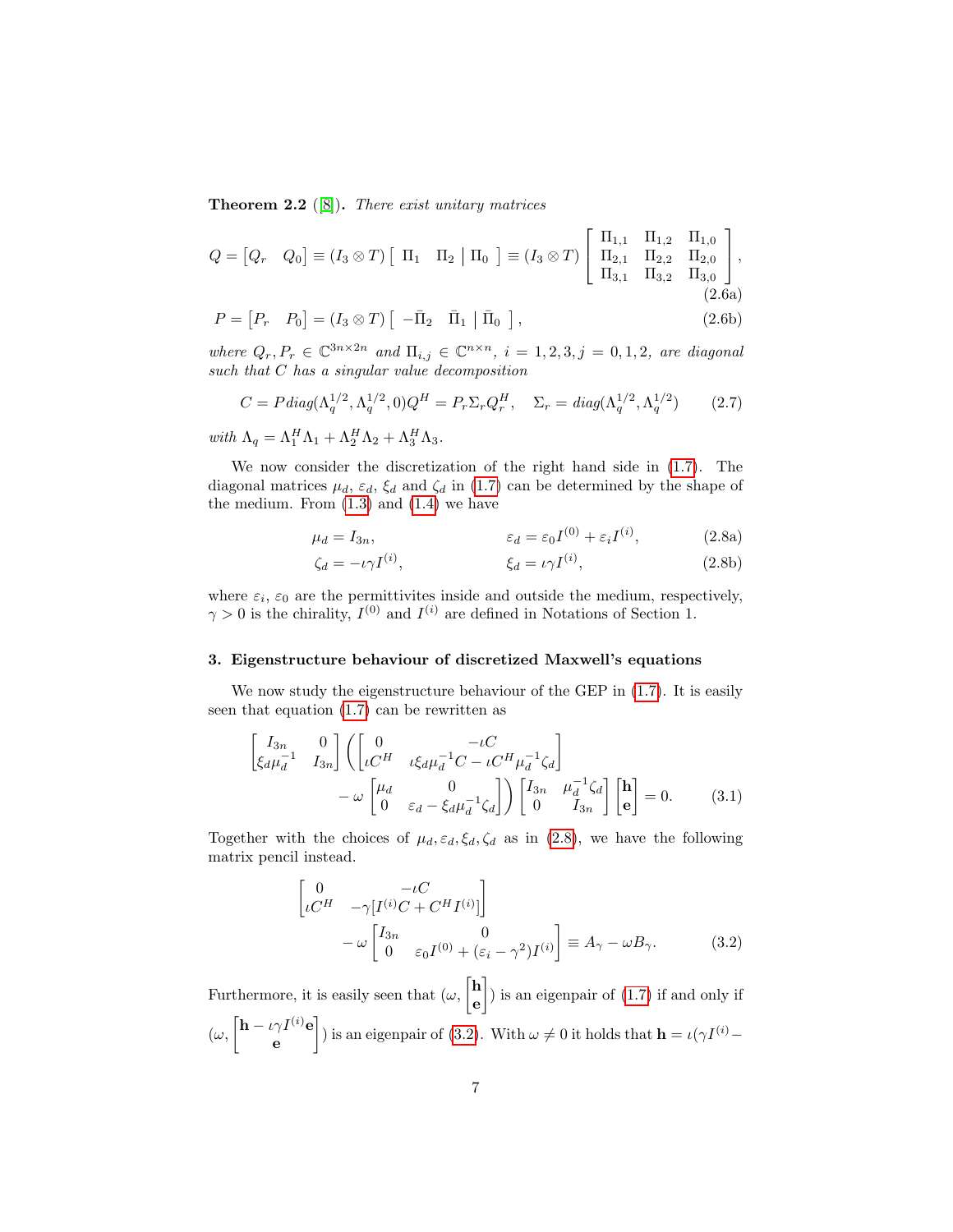$\omega^{-1}C$ )e. Note that  $A_{\gamma}, B_{\gamma}$  in [\(3.2\)](#page-6-1) are Hermitian with  $A_{\gamma}$  being indefinite;  $(A_{\gamma}, B_{\gamma})$  is regular (i.e., det $(A_{\gamma} - \omega B_{\gamma}) \neq 0$ ) if  $\gamma \neq \sqrt{\epsilon_i}$ ; For  $\gamma < \sqrt{\epsilon_i}$ , the matrix pair  $(A_{\gamma}, B_{\gamma})$  with  $B_{\gamma} > 0$  being positive definite has all real eigenvalues matrix pair  $(A_{\gamma}, B_{\gamma})$  with  $B_{\gamma} > 0$  being positive definite its an real eigenvalues.<br>[\[8\]](#page-20-7); For  $\gamma > \sqrt{\varepsilon_i}$ ,  $B_{\gamma}$  is indefinite and  $(A_{\gamma}, B_{\gamma})$  may have complex eigenvalues.

We now study the eigenstructure of the critical case when  $\gamma = \gamma^* = \sqrt{\varepsilon_i}$ . For this case, from [\(3.2\)](#page-6-1) we have

$$
A_{\gamma^*} = \begin{bmatrix} 0 & -\iota C \\ \iota C^H & -\gamma^* [I^{(i)}C + C^H I^{(i)}] \end{bmatrix}, \ B_{\gamma^*} = \begin{bmatrix} I_{3n} & 0 \\ 0 & \varepsilon_0 I^{(0)} \end{bmatrix}.
$$
 (3.3)

It is easily checked that  $\mathcal{N}(B_{\gamma^*}) = \mathcal{R}\left(\begin{bmatrix} 0 \\ \hat{\tau} \end{bmatrix}\right)$  $\left(\widehat{I}^{(i)}\right)$ , where  $\widehat{I}^{(i)}$  is defined in Notations of Section 1. From Theorem [2.2,](#page-5-2) it follows that  $\mathcal{N}(C) = \mathcal{R}((I_3 \otimes T)\Pi_0)$  and  $\mathcal{N}(C^H) = \mathcal{R}((I_3 \otimes T)\overline{\Pi}_0)$ . Thus,  $\mathcal{N}(A_{\gamma^*}) = \mathcal{R}(N_{\gamma^*})$ , where

$$
N_{\gamma^*} = \begin{bmatrix} -\iota \gamma^* I^{(i)} (I_3 \otimes T) \Pi_0 & (I_3 \otimes T) \bar{\Pi}_0 \\ (I_3 \otimes T) \Pi_0 & 0 \end{bmatrix} . \tag{3.4}
$$

<span id="page-7-0"></span>**Theorem 3.1.** It holds generically that  $\mathcal{N}(A_{\gamma^*}) \cap \mathcal{N}(B_{\gamma^*}) = \{0\}.$ 

*Proof.* Let  $\mathbf{x} \in \mathcal{N}(A_{\gamma^*}) \cap \mathcal{N}(B_{\gamma^*})$ . Then there are  $\mathbf{z}_1 \in \mathbb{C}^{2n}, \mathbf{z}_2 \in \mathbb{C}^{n_i}$  with  $n_i$ being the number of columns of  $\widehat{I}^{(i)}$  such that  $\mathbf{x} = N_{\gamma^*} \mathbf{z}_1 = \begin{bmatrix} 0 \\ \widehat{I}^{(i)} \end{bmatrix}$  $\widehat{I}^{(i)}$  $\mathbf{z}_2$ . It follows that

$$
\tilde{N}_{\gamma^*} \mathbf{z} \equiv \begin{bmatrix} N_{\gamma^*} & 0 \\ -\hat{I}^{(i)} \end{bmatrix} \begin{bmatrix} \mathbf{z}_1 \\ \mathbf{z}_2 \end{bmatrix} = 0 \tag{3.5}
$$

with  $\tilde{N}_{\gamma^*} \in \mathbb{C}^{6n \times (2n+n_i)}$ .  $\tilde{N}_{\gamma^*}$  is generically of full column rank. This implies that  $z = 0$ , and thus  $x = 0$ .

<span id="page-7-1"></span>**Theorem 3.2.** Suppose that the  $n_i \times n_i$  submatrix  $\widehat{I}^{(i)^\top} (C + C^H) \widehat{I}^{(i)}$  in  $A_{\gamma^*}$ has nullity  $\hat{n}_i \geq 1$ . Then the matrix pencil  $A_{\gamma^*} - \omega B_{\gamma^*}$  in [\(3.2\)](#page-6-1) has at least  $\hat{n}_i$  $2 \times 2$  Jordan blocks at  $\omega = \infty$ .

*Proof.* From the assumption that  $\widehat{I}^{(i)^\top} (C + C^H) \widehat{I}^{(i)}$  in  $A_{\gamma^*}$  corresponding to the  $n_i \times n_i$  zero diagonal block of  $\varepsilon_0 I^{(0)}$  in  $B_{\gamma^*}$  has a nullspace of dimension  $\hat{n}_i$ . Because of  $\mathcal{N}(A_{\gamma^*}) \cap \mathcal{N}(B_{\gamma^*}) = \{0\}$  as in Theorem [3.1,](#page-7-0) from Theorem 4.1 of [\[9\]](#page-20-11),  $A_{\gamma^*} - \omega B_{\gamma^*}$  has at least  $\hat{n}_i$  2 × 2 Jordan blocks at  $\omega = \infty$ .

**Remark 3.1.** In fact, the condition of the singularity of  $\widehat{I}^{(i)^\top}$   $(C + C^H) \widehat{I}^{(i)}$  in Theorem [3.2](#page-7-1) heavily depends on shapes of materials in [\(1.4\)](#page-1-3). This condition always holds for our numerical examples in Section [5.3.](#page-14-0)

<span id="page-7-3"></span>**Theorem 3.3.** For  $\gamma^+ = \gamma^* + \eta$  as  $\eta \to 0^+$ , it holds that  $A_{\gamma^+} - \omega B_{\gamma^+}$  has at least one complex conjugate eigenvalue pairs of the forms

<span id="page-7-2"></span>
$$
\omega_{\pm}(\gamma^+) := \frac{1}{1+\eta} \pm \frac{\iota}{\sqrt{\eta}(1+\eta)}, \ \text{as} \ \eta \to 0^+.
$$
 (3.6)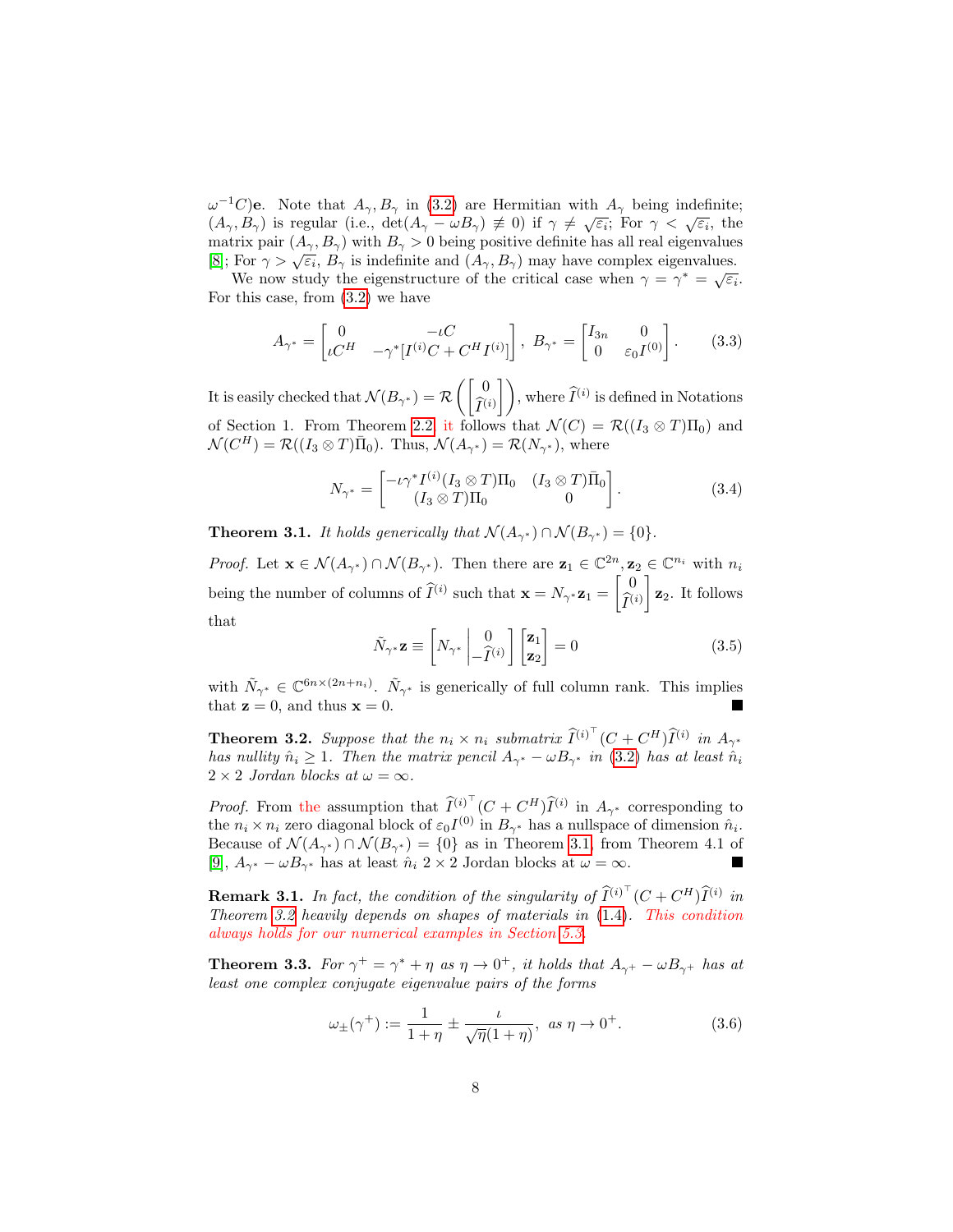*Proof.* From Theorem [3.2,](#page-7-1)  $A_{\gamma^*} - \omega B_{\gamma^*}$  has at least one 2 × 2 Jordan form at  $\omega = \infty$ . Therefore,  $A_{\gamma^+} - \omega B_{\gamma^+}$  must have a canonical sub-block of the form  $\begin{bmatrix} 0 & 1 \\ 1 & 0 \end{bmatrix}$  –  $\omega \begin{bmatrix} 1 & \eta \\ \eta & -t \end{bmatrix}$ , as  $\eta \to 0^+$ . Here, for convenience, we write  $\eta \equiv \mathcal{O}(\eta) > 0$  $\eta$  -η with "O" denoting the big O. Thus, we have  $\eta \omega^2 + (1 - \eta \omega)^2 = 0$  solving which we get [\(3.6\)](#page-7-2). П

<span id="page-8-4"></span>**Discussion 1.** (i) Let  $[(\mathbf{h} - i\gamma I^{(i)}\mathbf{e})^\top, \mathbf{e}^\top]^\top$  be the eigenvector of  $A_\gamma - \omega B_\gamma$  in [\(3.2\)](#page-6-1) corresponding to  $\omega$ . Then it holds that

<span id="page-8-2"></span>
$$
c(\mathbf{e}) - \omega \gamma b(\mathbf{e}) - \omega^2 [\varepsilon_0 a_0(\mathbf{e}) + (\varepsilon_i - \gamma^2) a_i(\mathbf{e})] = 0,
$$
 (3.7)

where

<span id="page-8-1"></span>
$$
c(\mathbf{e}) = \mathbf{e}^H C^H C \mathbf{e} \ge 0, \quad b(\mathbf{e}) = \mathbf{e}^H \left[ I^{(i)} C + C^H I^{(i)} \right] \mathbf{e}, \tag{3.8a}
$$

$$
a_0(e) = e^H I^{(0)} e \ge 0
$$
,  $a_i(e) = e^H I^{(i)} e = e^H e - a_0(e) \ge 0$ . (3.8b)

Then we have

<span id="page-8-3"></span><span id="page-8-0"></span>
$$
\omega_{\pm}(\gamma) = \frac{\gamma b(\mathbf{e}) \pm \sqrt{\Delta(\mathbf{e})}}{-2[\varepsilon_0 a_0(\mathbf{e}) + (\varepsilon_i - \gamma^2) a_i(\mathbf{e})]}
$$
(3.9)

with

$$
\Delta(\mathbf{e}) = \gamma^2 b(\mathbf{e})^2 + 4c(\mathbf{e})[\varepsilon_0 a_0(\mathbf{e}) + (\varepsilon_i - \gamma^2) a_i(\mathbf{e})]
$$
  
=  $\gamma^2 b(\mathbf{e})^2 + 4c(\mathbf{e})[(\varepsilon_0 + \gamma^2 - \varepsilon_i) a_0(\mathbf{e}) + (\varepsilon_i - \gamma^2) \mathbf{e}^H \mathbf{e}].$  (3.10)

From Theorem [3.3,](#page-7-3) when  $\gamma^+ = \gamma^* + \eta$  (as  $\eta \to 0^+$ ) with  $\Delta(e) < 0$ , it must hold that  $a_0(e) \approx 0$  and  $b(e) \approx 0$ . Thus,  $e^{(0)} \equiv I^{(0)} e \approx 0$ , i.e., at  $\gamma = \gamma^+$ , the electric field  $E(x)$  almost vanish when x is outside the material.

- (ii) We increase  $\gamma^+$  to  $\gamma^0$  so that two complex conjugate eigenvalues  $\omega_{\pm}(\gamma)$ collide on the real axis at  $\gamma = \gamma^0$  with  $\Delta(e) = 0$  and create (bifurcate into) two new real eigenvalues  $\omega_{\pm}(\gamma^1)$  with  $\gamma^1 > \gamma^0$  in which  $\omega_{+}(\gamma^1) > 0$ is the smallest one among other existing positive real eigenvalues. In this case, from [\(3.9\)](#page-8-0) and [\(3.8\)](#page-8-1), we see that  $a_0(e) \approx \mathcal{O}(\eta)$  and  $b(e) \approx \mathcal{O}(1)$ with small  $\eta > 0$ . This implies that at  $\gamma = \gamma^1$ , the electric field  $E(\mathbf{x})$ is also flat when x is outside the material (see numerical experiments in Section [5.5\)](#page-17-0).
- (iii) Interchanging the roles of  $\mu_d$  and  $\varepsilon_d$  as well as h and e in [\(1.7\)](#page-2-2), similarly to [\(3.1\)](#page-6-2) and [\(3.2\)](#page-6-1), we have the matrix pencil

$$
\begin{bmatrix}\n-\gamma[I^{(i)}\tilde{C}^{H} + \tilde{C}I^{(i)}] & -\iota\tilde{C} \\
\iota\tilde{C}^{H} & 0\n\end{bmatrix}\n-\omega\n\begin{bmatrix}\n\varepsilon_0 I^{(0)} + (\varepsilon_i - \gamma^2)I^{(i)} & 0 \\
0 & I_{3n}\n\end{bmatrix}
$$
\n(3.11)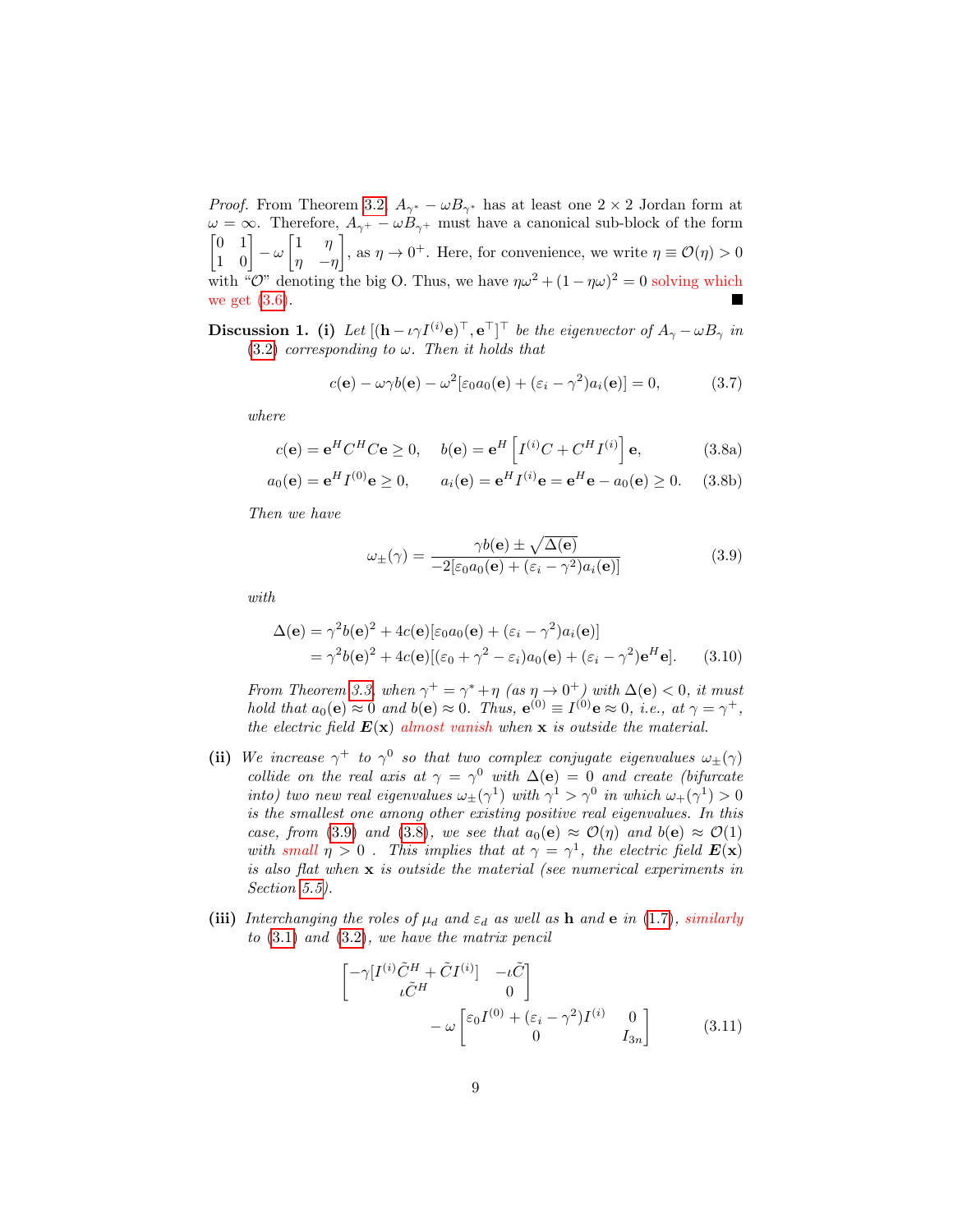with the eigenpair  $(\omega, \begin{bmatrix} \Box \ \Box \end{bmatrix})$  $\tilde{\mathbf{e}}-\iota\gamma I^{(i)}\tilde{\mathbf{h}}$ ), where  $\tilde{C} = \varepsilon_d^{1/2} C \varepsilon_d^{-1/2}$ ,  $\tilde{\mathbf{h}} = \varepsilon_d^{-1/2} \mathbf{h}$ and  $\tilde{\mathbf{e}} = \varepsilon_d^{1/2}$  $d_{d}^{1/2}$ **e**. As in [\(3.7\)](#page-8-2)-[\(3.10\)](#page-8-3), it also holds that

$$
\omega_{\pm}(\gamma) = \frac{-\gamma \tilde{b}(\tilde{\mathbf{h}}) + \sqrt{\tilde{\Delta}(\tilde{\mathbf{h}})}}{-2[\varepsilon_0 \tilde{a}_0(\tilde{\mathbf{h}}) + (\varepsilon_i - \gamma^2)\tilde{a}_i(\tilde{\mathbf{h}})]}
$$
(3.12)

with  $\tilde{\Delta}(\tilde{\mathbf{h}}) = \gamma^2 \tilde{b}(\tilde{\mathbf{h}})^2 + 4\tilde{c}(\tilde{\mathbf{h}})[\varepsilon_0 \tilde{a}_0(\tilde{\mathbf{h}}) + (\varepsilon_i - \gamma^2) \tilde{a}_i(\tilde{\mathbf{h}})],$  where

$$
\tilde{a}_0(\tilde{\mathbf{h}}) = \tilde{\mathbf{h}}^H I^{(0)} \tilde{\mathbf{h}} \ge 0,
$$
\n(3.13a)

$$
\tilde{a}_i(\tilde{\mathbf{h}}) = \tilde{\mathbf{h}}^H I^{(i)} \tilde{\mathbf{h}} \ge 0,
$$
\n(3.13b)

$$
\tilde{b}(\tilde{\mathbf{h}}) = \tilde{\mathbf{h}}^H [I^{(i)} \tilde{C}^H + \tilde{C} I^{(i)}] \tilde{\mathbf{h}} \in \mathbb{R}, \tag{3.13c}
$$

$$
\tilde{c}(\tilde{\mathbf{h}}) = \tilde{\mathbf{h}}^H \tilde{C}^H \tilde{C} \tilde{\mathbf{h}} \ge 0. \tag{3.13d}
$$

As in (ii), we can also conclude that for  $\omega_+(\gamma^1)$  with  $\gamma^1 > \gamma^*$  the smallest eigenvalue among the other existing positive real eigenvalues, the associated magnetic field  $H(x)$  is flat when x is outside the material.

#### <span id="page-9-0"></span>4. Null-space free method with shift-invert residual Arnoldi method

Since the  $6n \times 6n$  Hermitian matrix  $A_{\gamma}$  in [\(3.2\)](#page-6-1) has a huge null space with nullity 2n, it would significantly affect and slow down the convergence of smallest positive eigenvalues. To remedy this drawback, we develop an efficient numerical algorithm for the computation of a few smallest positive eigenpairs of [\(1.7\)](#page-2-2) by applying the SIRA to the  $4n \times 4n$  null-space free GEP (NFGEP) derived in [\[8\]](#page-20-7).

**Theorem 4.1** ([\[8\]](#page-20-7)). If  $\gamma \neq \gamma^*$ , then the GEP in [\(1.7\)](#page-2-2) can be reduced to a  $4n\times 4n$  NFGEP

<span id="page-9-1"></span>
$$
\widehat{A}_r \mathbf{y}_r = \omega \left( \iota \begin{bmatrix} 0 & \Sigma_r^{-1} \\ -\Sigma_r^{-1} & 0 \end{bmatrix} \right) \mathbf{y}_r \equiv \omega \widehat{B}_r \mathbf{y}_r, \tag{4.1}
$$

and

$$
\begin{bmatrix} \mathbf{h}^{\top} & \mathbf{e}^{\top} \end{bmatrix}^{\top} = \iota \begin{bmatrix} -I_{3n} & -\zeta_d \\ \zeta_d & \varepsilon_d \end{bmatrix}^{-1} \operatorname{diag} (P_r, Q_r) \mathbf{y}_r,
$$

<span id="page-9-2"></span>where

$$
\widehat{A}_r := \widehat{A}_r(\gamma) \equiv \text{diag}(P_r^H, Q_r^H) \begin{bmatrix} \zeta_d & -I_{3n} \\ I_{3n} & 0 \end{bmatrix} \begin{bmatrix} \Phi^{-1} & 0 \\ 0 & I_{3n} \end{bmatrix} \begin{bmatrix} \xi_d & I_{3n} \\ -I_{3n} & 0 \end{bmatrix} \text{diag}(P_r, Q_r) \tag{4.2}
$$

with  $\Phi := \Phi(\gamma) \equiv \varepsilon_d - \xi_d \zeta_d$  being Hermitian.

Form [\(3.7\)](#page-8-2)-[\(3.10\)](#page-8-3) it follows that for  $\gamma > \gamma^*$ , each complex eigenvalue of  $(A_{\gamma}, B_{\gamma})$  in [\(3.2\)](#page-6-1) appears in a complex conjugate pair. In the following theorem, we further show that the eigenvalues of the null-space free matrix pair  $(\hat{A}_r, \hat{B}_r)$ in [\(4.1\)](#page-9-1) have the common property as the complex Hamiltonian matrix.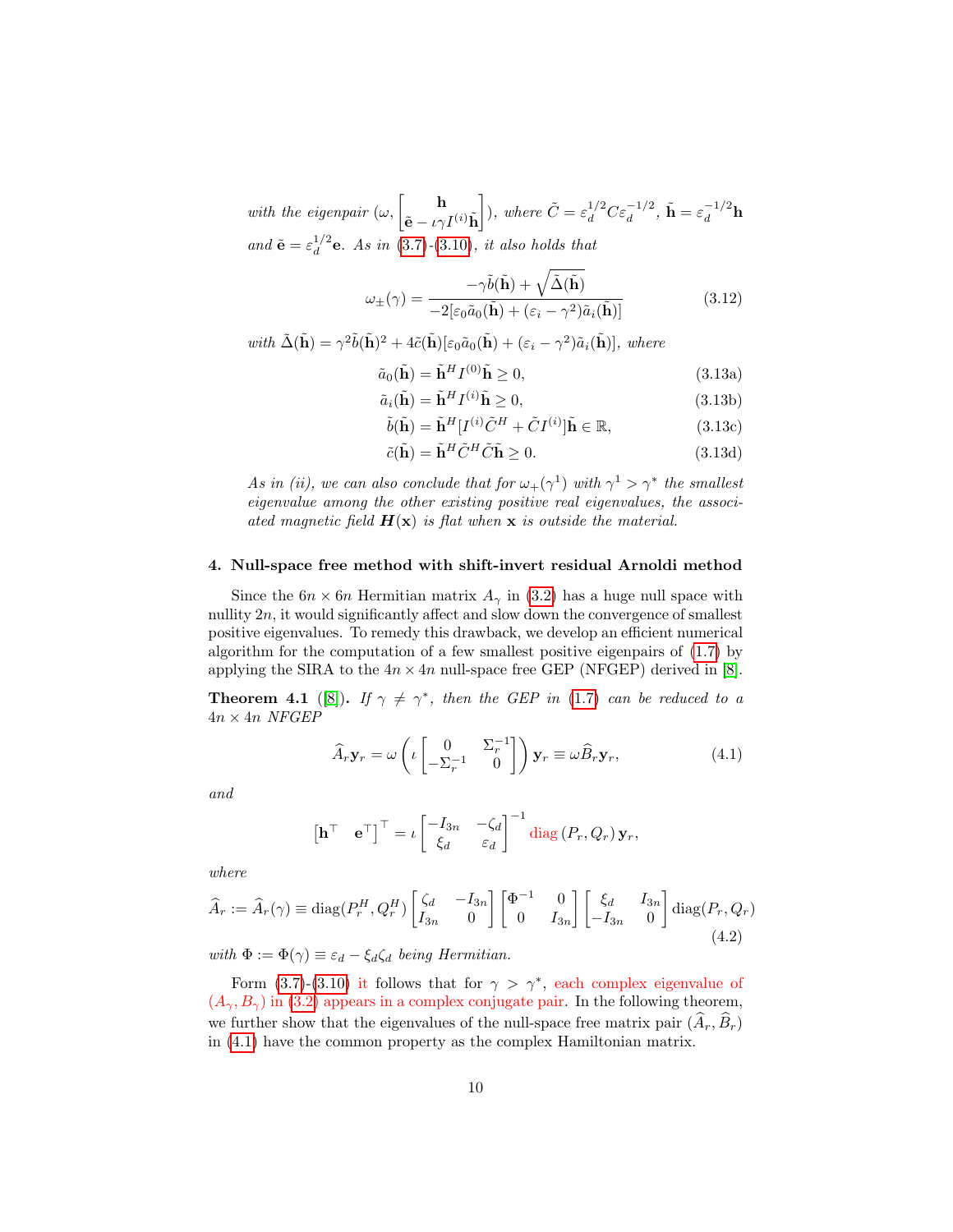**Theorem 4.2.** For  $\gamma > \gamma^*$ , if  $\omega$  is a complex eigenvalue of  $(\widehat{A}_r, \widehat{B}_r)$  as in [\(4.1\)](#page-9-1), then  $\bar{\omega}$  is also an eigenvalue.

*Proof.* Let  $y =$  $\begin{bmatrix} 0 & \Sigma_r^{-1/2} \end{bmatrix}$  $\Sigma_r^{-1/2}$  0 1  $\mathbf{y}_r$ . Then the equation [\(4.1\)](#page-9-1) can be rewritten as

$$
\mathcal{H}\mathbf{y} \equiv \begin{bmatrix} \Sigma_r^{1/2} & 0\\ 0 & -\Sigma_r^{1/2} \end{bmatrix} \widehat{A}_r \begin{bmatrix} 0 & \Sigma_r^{1/2} \\ \Sigma_r^{1/2} & 0 \end{bmatrix} \mathbf{y} = \iota \omega \mathbf{y}.
$$
 (4.3)

With  $J = \begin{bmatrix} 0 & I \\ I & 0 \end{bmatrix}$  $-I \quad 0$ , it is easy to check that

$$
\mathcal{H}J = -J \begin{bmatrix} 0 & \Sigma_r^{1/2} \\ \Sigma_r^{1/2} & 0 \end{bmatrix} \widehat{A}_r \begin{bmatrix} \Sigma_r^{1/2} & 0 \\ 0 & -\Sigma_r^{1/2} \end{bmatrix} = -J\mathcal{H}^H.
$$

So, H is a complex Hamiltonian matrix. It follows that if  $\lambda = \iota \omega$  is an eigenvalue of H, then  $-\lambda = \iota \bar{\omega}$  is also an eigenvalue of H. Therefore, each complex eigenvalue appears in a complex conjugate pair. H

For the case  $\gamma < \gamma^*$ , the diagonal matrix  $\Phi$  in [\(4.2\)](#page-9-2) is positive definite, so  $\widehat{A}_r$ in [\(4.2\)](#page-9-2) is also Hermitian and positive definite. This means that all eigenvalues in [\(4.1\)](#page-9-1) are positive real [\[8\]](#page-20-7) and the inverse Lanczos method can be applied to solve [\(4.1\)](#page-9-1). In each step of the inverse Lanczos method, the crucial linear system  $A_r$ **u** = **b** can be efficiently solved by the conjugate gradient (CG) method without any preconditioner [\[8,](#page-20-7) [13\]](#page-21-12). However, for the case  $\gamma > \gamma^*$ ,  $\Phi$  in [\(4.2\)](#page-9-2) is indefinite. So, both  $\widehat{A}_r$  and  $\widehat{B}_r$  are indefinite. The inverse Lanczos method with the CG-method can no longer be applied for solving [\(4.1\)](#page-9-1).

In general, the shift-invert Arnoldi method can be used to find a few of the smallest positive eigenvalues of the NFGEP  $(4.1)$ . However, in each iteration of the shift-and-invert Arnoldi method, a highly accurate solution of the linear system

$$
\left(\widehat{A}_r - \sigma \widehat{B}_r\right) \mathbf{z} \equiv \left(\widehat{A}_r - \iota \sigma \begin{bmatrix} 0 & \Sigma_r^{-1} \\ -\Sigma_r^{-1} & 0 \end{bmatrix}\right) \mathbf{z} = \mathbf{c}
$$
 (4.4)

with a shift  $\sigma$  is required, which in practice is quite expensive. To remedy this drawback, we consider the inexact SIRA method [\[13,](#page-21-12) [15,](#page-21-13) [16,](#page-21-9) [20\]](#page-21-10) for solving [\(4.1\)](#page-9-1). In fact, the SIRA is designed to find a few of the eigenvalues that are close to the shift value  $\sigma$ . The SIRA is mathematically equivalent to the Arnoldi method in exact arithmetic [\[20\]](#page-21-10). The framework of the inexact SIRA is similar to the Jacobi-Davidson method. Given an orthonormal matrix  $V_m = [\mathbf{v}_1, \ldots, \mathbf{v}_m],$ let  $(\theta, \mathbf{y})$  be the Ritz pair of  $(\hat{A}_r, \hat{B}_r)$  with respect to  $V_m$ . To compute the additional basis vector  $\mathbf{v}_{m+1}$  in each iteration, the SIRA first approximately solves the linear system

<span id="page-10-0"></span>
$$
\left(\widehat{A}_r - \sigma \widehat{B}_r\right) \mathbf{v} = \mathbf{r} \tag{4.5}
$$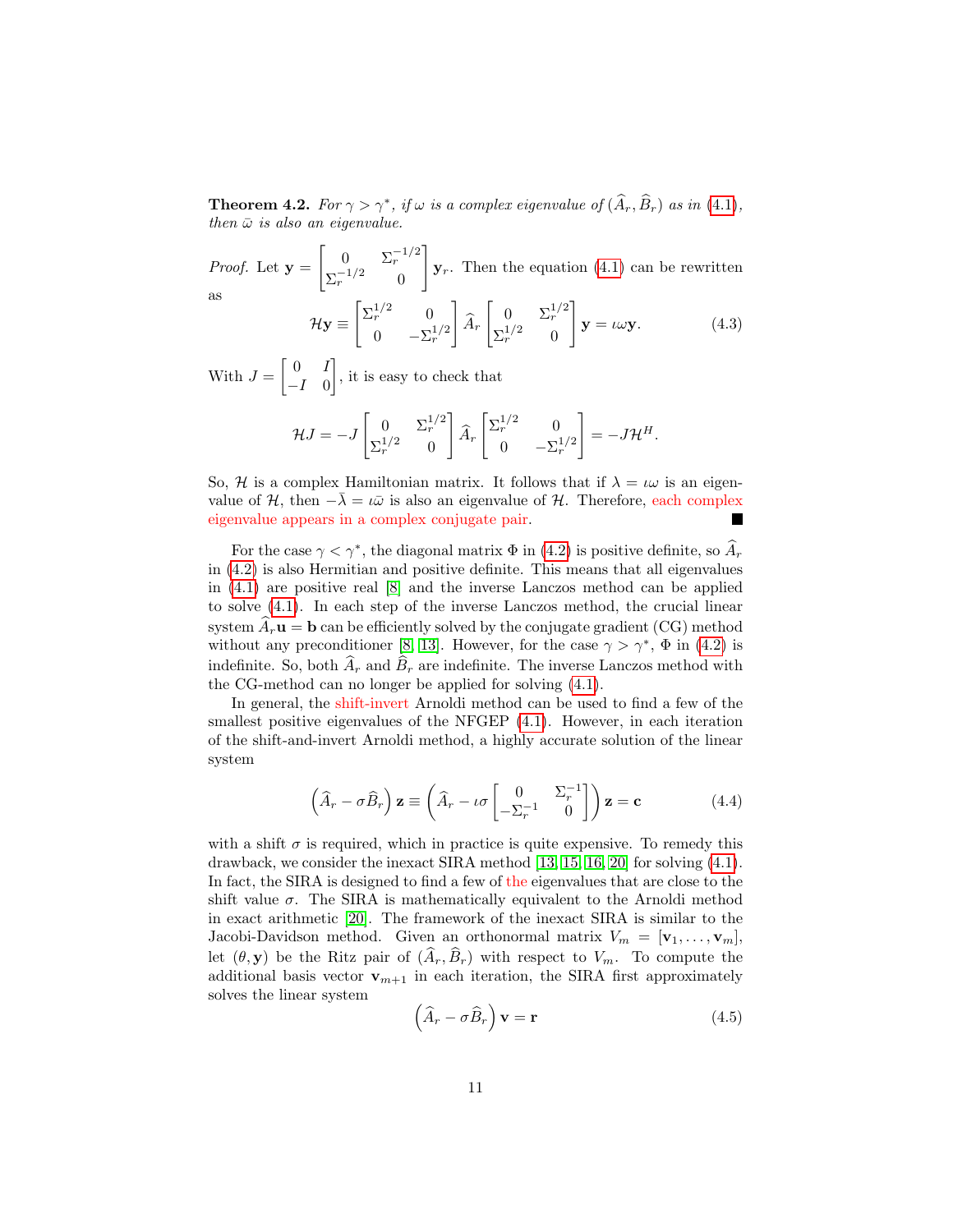for the residual vector  $\mathbf{r} = \hat{A}_r \mathbf{y} - \theta \hat{B}_r \mathbf{y}$ . The basis vector  $\mathbf{v}_{m+1}$  is then computed by orthogonalizing **v** against  $V_m$ . We summarize the process of inexact SIRA in Algorithm [1.](#page-11-0)

**Algorithm 1** The Shift-Invert Residual Arnoldi method for solving  $A_r$ **y** =  $\omega B_r \mathbf{y}$ .

**Require:** Hermitian coefficient matrices  $\widehat{A}_r$  and  $\widehat{B}_r$ , the number of desired eigenvalues  $\ell$ , an initial vector  $V_1$ , target  $\sigma$ , tolerance  $\epsilon$  and number of Ritz vectors m.

**Ensure:** The desired eigenpairs  $(\omega_j, \mathbf{y}_j)$  for  $j = 1, \ldots, \ell$ .

1: Set  $V_{\mathbf{y}} = [ , k = 1 \text{ and } \mathbf{r}_0 = \mathbf{e}_1.$ 

- 2: for  $j = 1, \ldots, \ell$  do
- 3: Compute  $W_k = \widehat{A}_r V_k$ ,  $Z_k = \widehat{B}_r V_k$ ,  $M_k = V_k^H W_k$  and  $N_k = V_k^H Z_k$ .
- 4: while (  $||\mathbf{r}_{k-1}||_2 \geq \varepsilon$  ) do
- 5: Compute the eigenpairs  $(\theta_i, \mathbf{s}_i)$  of  $M_k \mathbf{s} = \theta N_k \mathbf{s}$  with  $\|\mathbf{s}_i\|_2 = 1$ . Assume  $\theta_1 > 0$  is the closest to  $\sigma$ .

6: Compute 
$$
\mathbf{u}_k = V_k \mathbf{s}_1
$$
 and  $\mathbf{r}_k = (\hat{A}_r - \theta_1 \hat{B}_r) \mathbf{u}_k$ .

- 7: **if**  $(\|\mathbf{r}_k\|_2 < \epsilon)$ , set  $\lambda_j = \theta_1$ ,  $\mathbf{y}_j = \mathbf{u}_k$ ,  $k := k + 1$ . Go to line [4.](#page-11-1)
- 8: Solve (approximately) a  $t_k$  from

<span id="page-11-2"></span><span id="page-11-1"></span>
$$
(\hat{A}_r - \sigma \hat{B}_r)\mathbf{t}_k = \mathbf{r}_k. \tag{4.6}
$$

9: Orthogonalize 
$$
\mathbf{t}_k
$$
 against  $V_k$ ; set  $\mathbf{v}_{k+1} = \mathbf{t}_k / \|\mathbf{t}_k\|$ .  
\n10: Compute  $\mathbf{w}_{k+1} = \hat{A}_r \mathbf{v}_{k+1}$ ,  $M_{k+1} = \begin{bmatrix} M_k & V_k^H \mathbf{w}_{k+1} \\ \mathbf{v}_{k+1}^H W_k & \mathbf{v}_{k+1}^H \mathbf{w}_{k+1} \end{bmatrix}$ .  
\n11: Compute  $\mathbf{z}_{k+1} = \hat{B}_r \mathbf{v}_{k+1}$ ,  $N_{k+1} = \begin{bmatrix} N_k & V_k^H \mathbf{z}_{k+1} \\ \mathbf{v}_{k+1}^H Z_k & \mathbf{v}_{k+1}^H \mathbf{z}_{k+1} \end{bmatrix}$ .  
\n12: Expand  $V_{k+1} = [V_k, \mathbf{v}_{k+1}], W_{k+1} = [W_k, \mathbf{w}_{k+1}]$  and  $Z_{k+1} = [Z_k, \mathbf{z}_{k+1}].$   
\n13: **end while**  
\n14: Set  $V_{\mathbf{y}} = [V_{\mathbf{y}}, \mathbf{y}_j], V_{j+m-1} = [V_{\mathbf{y}}, V_{k-1}[\mathbf{s}_2, \cdots, \mathbf{s}_m]], k = j + m - 1$  and  $\mathbf{r}_{k-1} = \mathbf{e}_1$ .  
\n15: **end for**

<span id="page-11-0"></span>It has been shown in [\[16\]](#page-21-9) that when the relative error of the approximate solution of [\(4.5\)](#page-10-0) is modestly small at each iteration, the inexact SIRA mimics the exact SIRA well. The numerical results in [\[13\]](#page-21-12) also demonstrate that the inexact SIRA is effective even the relative error is only  $5 \times 10^{-4}$ . Since the coefficient matrix  $\hat{A}_r - \sigma \hat{B}_r$  in [\(4.5\)](#page-10-0) is Hermitian, we use MINRES without any preconditioner to solve [\(4.5\)](#page-10-0). Based on the results in [\[13,](#page-21-12) [16\]](#page-21-9), the stopping criterion is taken as  $10^{-3}$ . A heuristic strategy in Algorithm [2](#page-12-1) is utilized to determine the maximum iteration number  $m_k$  of MINRES.

<span id="page-11-3"></span>**Remark 4.1.** As  $\widehat{A}_r$  in [\(4.2\)](#page-9-2) with  $(P_r, Q_r)$  in [\(2.6\)](#page-5-3) as well as  $\zeta_d$ ,  $\xi_d$ ,  $\Phi$ , and  $\Lambda_j$  (j = 1, 2, 3) being diagonal matrices, the main computational cost for solving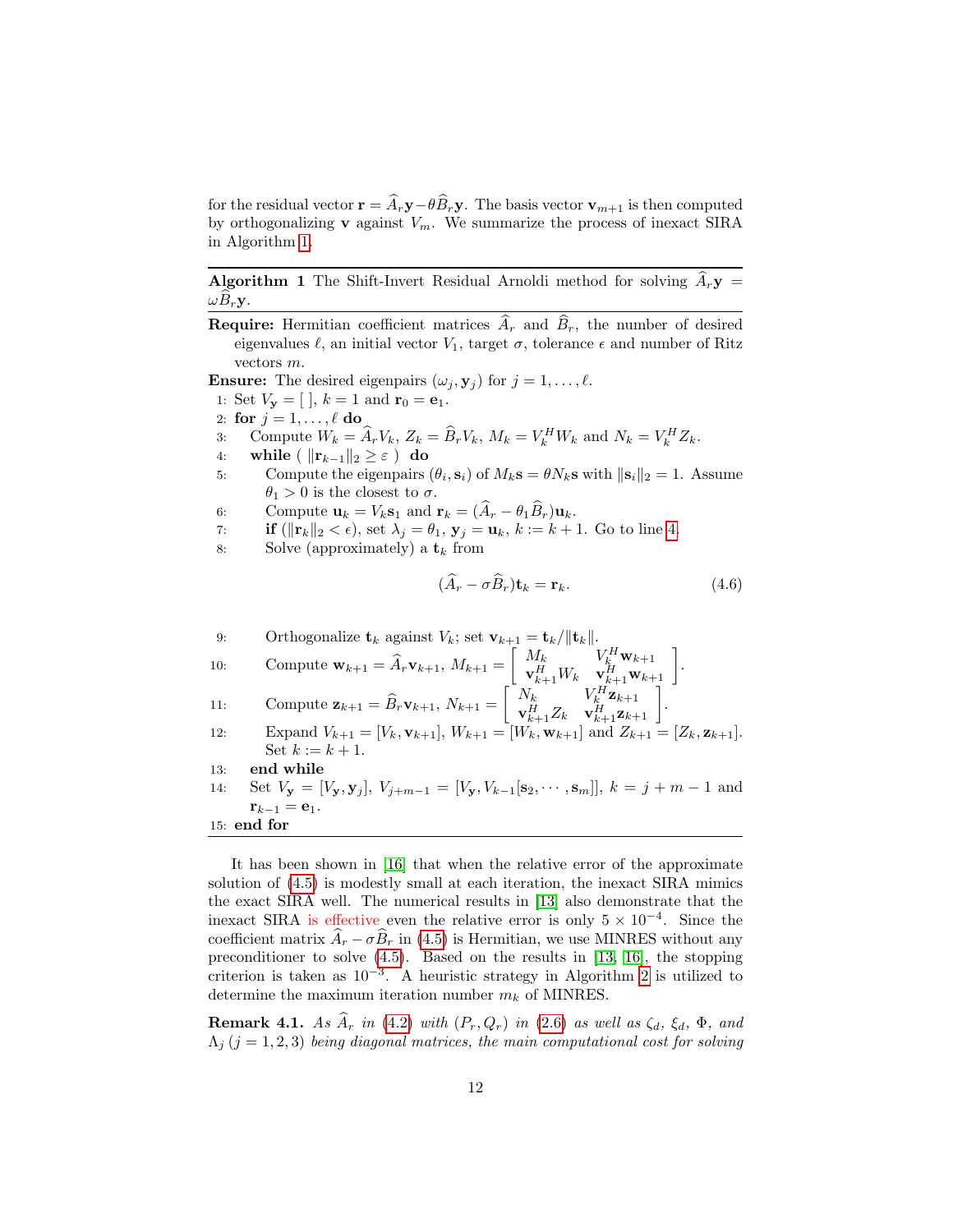Algorithm 2 The heuristic strategy for determining the maximal iteration  $m_k$ of MINRES in solving [\(4.6\)](#page-11-2) approximately.

Require:  $m_0 = 1000$ ,  $m_{k-1}$ , residual vectors  $\mathbf{r}_{k-1}$  and  $\mathbf{r}_k$ . **Ensure:** The maximal iteration  $m_k$ . 1: if  $||\mathbf{r}_k||_2 \geq 0.1$  and  $k > 14$  then 2: Set  $m_k = 2000;$ 3: else if  $||\mathbf{r}_k||_2 < 0.1$  and  $||\mathbf{r}_{k-1}||_2/||\mathbf{r}_k||_2 < 4$  then 4: Set  $m_k = \min(2000, m_{k-1} + 100);$ 5: else 6: Set  $m_k = m_{k-1}$ ; 7: end if

<span id="page-12-1"></span>[\(4.5\)](#page-10-0) by using MINRES is the matrix-vector multiplications  $T^H$ **p** and  $T\mathbf{q}$ , where  $T$  is defined in Theorem [2.1.](#page-5-0) As shown in  $[11]$ , these matrix-vector multiplications can be computed efficiently by the FFT-based schemes without explicitly forming matrix T. Therefore the matrix-vector multiplication with matrix  $A_r - \sigma B_r$  in each iteration can be computed effectively.

## <span id="page-12-0"></span>5. Numerical experiments

To study numerical behaviors of the 3D Maxwell's equations for reciprocal Fo study numerical behaviors of the 3D Maxwell's equations for reciprocal<br>chiral media [\(2.8b\)](#page-4-2) with  $\gamma > \sqrt{\varepsilon_i}$  in [\(2.8a\)](#page-4-3), we consider the FCC lattice [\[11\]](#page-20-8) which consists of dielectric spheres with connecting spheroids as shown in Fig-ure [1.](#page-13-0) The radius  $r$  of the spheres and the minor axis length  $s$  of the spheroids are  $r = 0.08a$  and  $s = 0.06a$ , respectively, where a is the lattice constant. The perimeter of the irreducible Brillouin zone for the lattice is formed by the corners  $X = \frac{2\pi}{a} \Omega[0, 1, 0]^\top$ ,  $U = \frac{2\pi}{a} \Omega \left[\frac{1}{4}, 1, \frac{1}{4}\right]^\top$ ,  $L = \frac{2\pi}{a} \Omega \left[\frac{1}{2}, \frac{1}{2}, \frac{1}{2}\right]^\top$ ,  $G = [0, 0, 0]^\top$ ,  $W = \frac{2\pi}{a} \Omega \left[\frac{1}{2}, 1, 0\right]^\top$ , and  $K = \frac{2\pi}{a} \Omega \left[\frac{3}{4}, \frac{3}{4}, 0\right]^\top$ , where

$$
\Omega = \frac{1}{\sqrt{2}} \begin{bmatrix} 1 & 1 & 0 \\ -\frac{1}{\sqrt{3}} & \frac{1}{\sqrt{3}} & \frac{2}{\sqrt{3}} \\ \frac{2}{\sqrt{6}} & -\frac{2}{\sqrt{6}} & \frac{2}{\sqrt{6}} \end{bmatrix}.
$$

Here, we take the permittivity  $\varepsilon_i$  to be 13 and then  $\gamma^* = \sqrt{\frac{\varepsilon_i^*}{n}}$  $13 \approx 3.606$ .

All computations in this section are carried out in MATLAB 2017a, and the MATLAB functions fft and ifft are used to compute the matrix-vector multiplications  $T^H$ **p** and  $T$ **q**, respectively, as mentioned in Remark [4.1.](#page-11-3) The mesh numbers  $n_1$ ,  $n_2$  and  $n_3$  are taken as  $n_1 = n_2 = n_3 = 96$  and the matrix dimension of  $A_r$  in [\(4.2\)](#page-9-2) is 3,538,944. Furthermore, the stopping tolerance for the inexact SIRA is set to be  $10^{-12}$ .

## 5.1. Iteration numbers for solving linear systems [\(4.5\)](#page-10-0)

First, we discuss iteration numbers of MINRES without any preconditioner for solving linear systems [\(4.5\)](#page-10-0). The stopping tolerance of MINRES is set to be  $10^{-3}$ . The wave vector **k** is chosen to be  $\frac{13}{14}X + \frac{1}{14}U$ .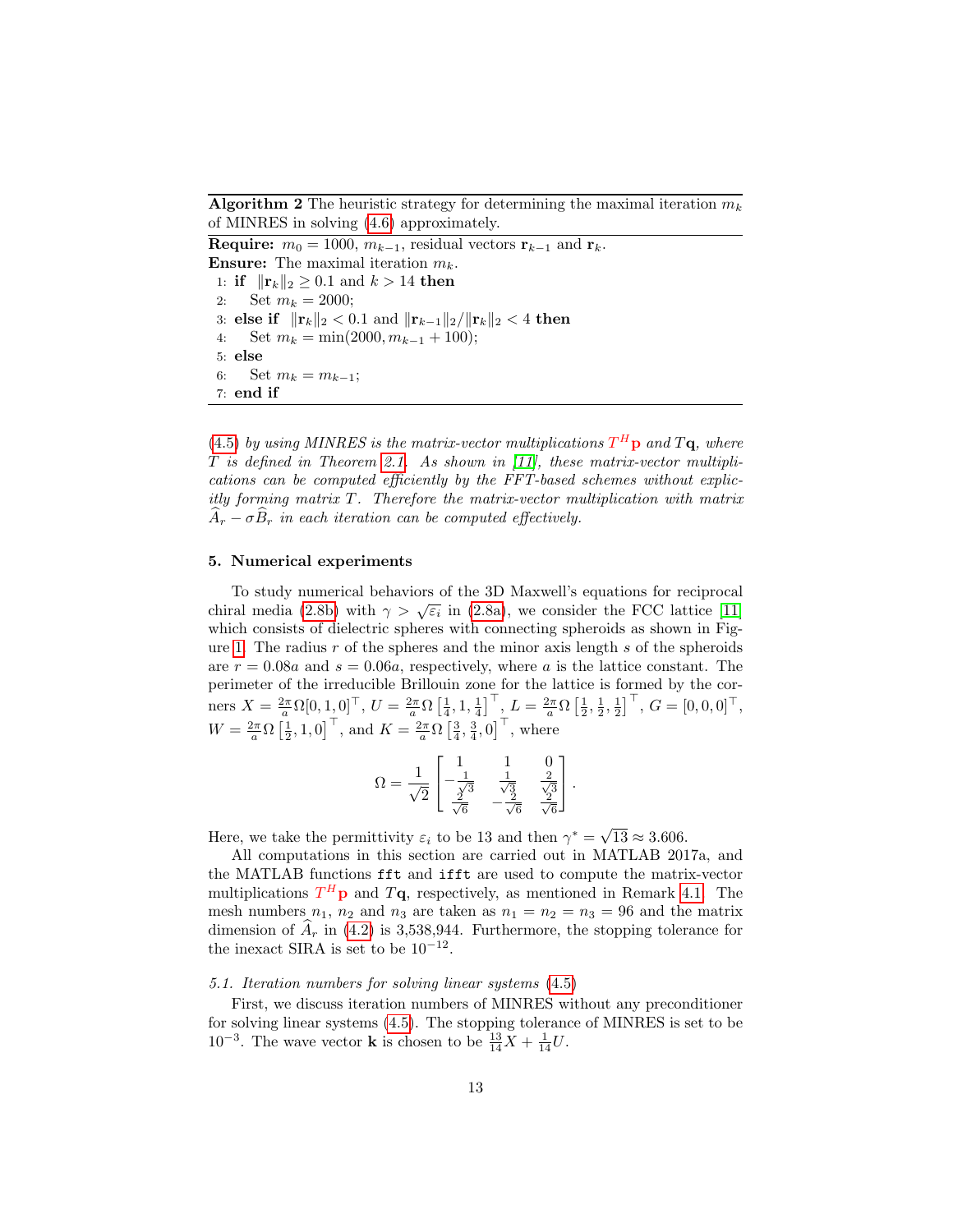

Figure 1: A schema of 3D complex media with the FCC lattice within a single primitive cell.

<span id="page-13-0"></span>

<span id="page-13-3"></span><span id="page-13-2"></span><span id="page-13-1"></span>Figure 2: Iteration numbers of MINRES with the stopping tolerance  $10^{-3}$  for solving [\(4.5\)](#page-10-0).

The shift values  $\sigma$  in [\(4.5\)](#page-10-0) are taken as 10<sup>-3</sup> and 1. The associated iteration numbers vs. various  $\gamma$  are shown in Figure [2\(a\).](#page-13-1) We see that the numbers of iterations for  $\sigma = 10^{-3}$  and  $\sigma = 1$  are similar and smoothly increasing as  $\gamma$ raises to 3.612. However, after  $\gamma = 3.612$ , the numbers of iterations become significantly large ( $\geq 6000$ ) when  $\gamma \geq 3.613$ .

Now, we demonstrate iteration numbers vs. shifts  $\sigma$  with a fixed  $\gamma$ . Taking  $\gamma = 3.61302$  in Figure [2\(b\),](#page-13-2) we show the iteration numbers vs. various shift values  $\sigma$ . We observe that no matter which shift value is chosen the iteration numbers range from 7,000 to 10,000. Most of them are significantly greater than 7,000. This means that solving the linear system [\(4.5\)](#page-10-0) is a difficult task. Therefore, Arnoldi method, which needs more accurate solution of [\(4.5\)](#page-10-0), is not suitable for solving the NFGEP [\(4.1\)](#page-9-1). This is the reason why we prefer the inexact SIRA method over Arnoldi method for solving [\(4.1\)](#page-9-1).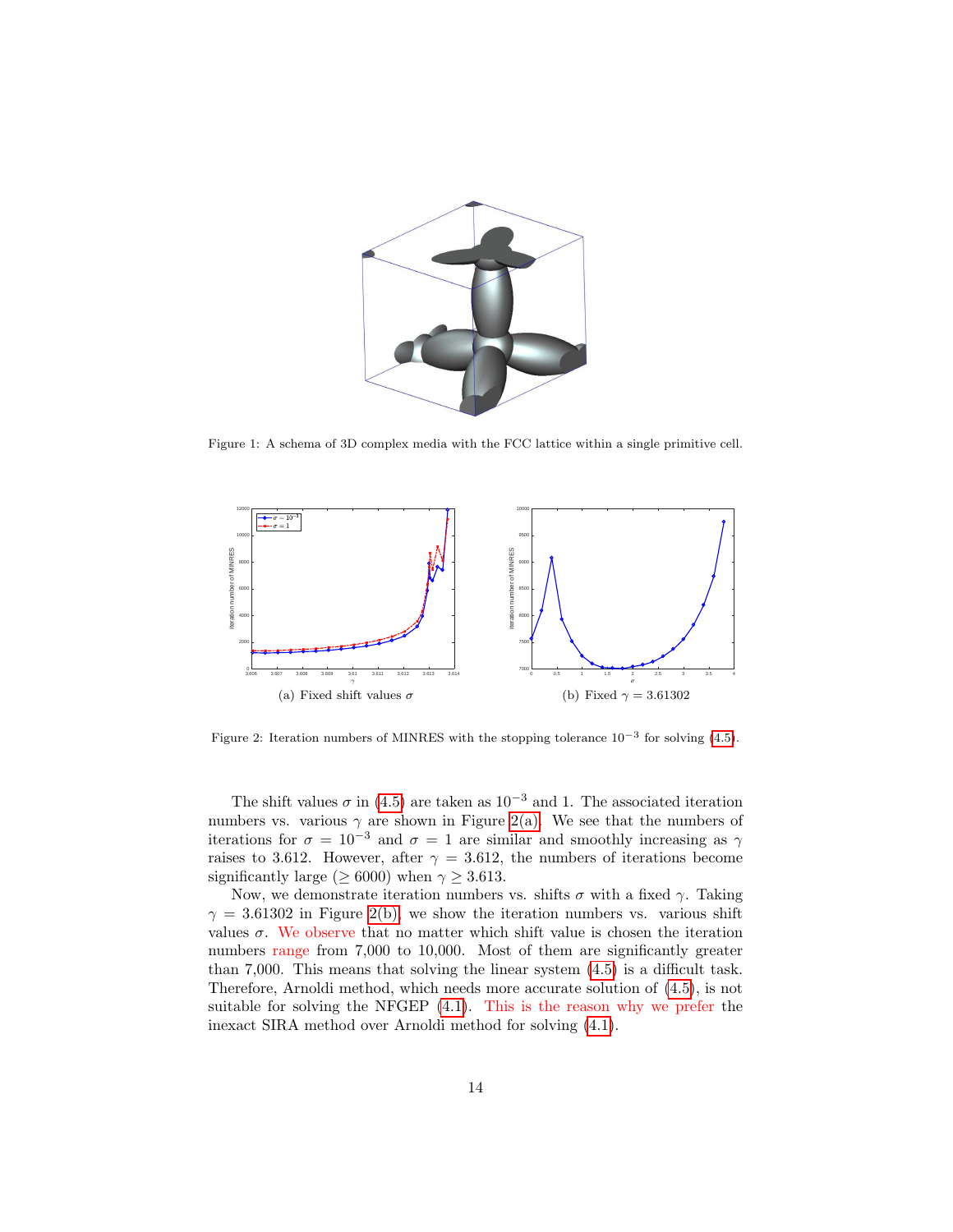

<span id="page-14-3"></span><span id="page-14-2"></span><span id="page-14-1"></span>Figure 3: Convergence behaviors of SIRA with the stopping tolerance  $10^{-12}$  for computing six smallest positive eigenvalues of NFGEP [\(4.1\)](#page-9-1).

#### 5.2. Convergence of SIRA for solving NFGEP [\(4.1\)](#page-9-1)

As shown in [\[13,](#page-21-12) [16\]](#page-21-9), the relative error of the approximate solution of [\(4.5\)](#page-10-0) can be modestly small at each iteration of the inexact SIRA. We take the stopping tolerance for solving  $(4.5)$  to be  $10^{-3}$ . Based on the iteration numbers shown in Figure [2,](#page-13-3) it needs more than 6,000 iterations to achieve this tolerance when  $\gamma \geq 3.613$ . The computational cost becomes very high. In order to reduce the cost, but still keep the approximation in solving [\(4.5\)](#page-10-0), we give a heuristic strategy for determining the maximal iteration of MINRES in Algorithm [2.](#page-12-1)

In Figure [3,](#page-14-1) we show the convergence behavior for computing six smallest positive eigenvalues  $\lambda_1, \ldots, \lambda_6$  by using the inexact SIRA. For  $\gamma = 3.607$ , because most of the relative errors of approximate solutions for [\(4.5\)](#page-10-0) are less than the stopping tolerance, the iteration numbers of the inexact SIRA for computing  $\lambda_1, \ldots, \lambda_6$  range from 22 to 38 as shown in Figure [3\(a\).](#page-14-2) For  $\gamma = 3.61302$ , even all relative errors are larger than the stopping tolerance (i.e., all iterations are reached the maximal iteration numbers defined in Algorithm [2\)](#page-12-1), we can see that the iteration numbers of the inexact SIRA still range from 31 to 77 as shown in Figure [3\(b\).](#page-14-3) All results demonstrate that the target eigenpairs can be computed by Algorithm [1](#page-11-0) combined with Algorithm [2](#page-12-1) in a reasonable iteration number.

#### <span id="page-14-0"></span>5.3. Falling down new smallest positive eigenvalues

In Theorem [3.2,](#page-7-1) we prove that the matrix pencil  $A_{\gamma} - \omega B_{\gamma}$  in [\(3.2\)](#page-6-1) with  $\gamma = \gamma^* = \sqrt{\varepsilon_i}$  has at least  $\hat{n}_i$  2 × 2 Jordan blocks at  $\omega = \infty$ . Theorem [3.3](#page-7-3) shows that such infinite eigenvalues with  $2 \times 2$  Jordan block will split into two complex conjugate eigenvalues  $\lambda_1(\gamma)$  and  $\bar{\lambda}_1(\gamma)$  as  $\gamma \to \sqrt{\varepsilon_i} + 0^+$ .

Note that, in our test examples for the FCC lattice, we check the submatrix  $\widehat{I}^{(i)^\top}(C + C^H)\widehat{I}^{(i)}$  in Theorem [3.2](#page-7-1) having at least 30 zero eigenvalues, which shows that the existence of the positive nullity  $\hat{n}_i$  in Theorem [3.2](#page-7-1) indeed happens.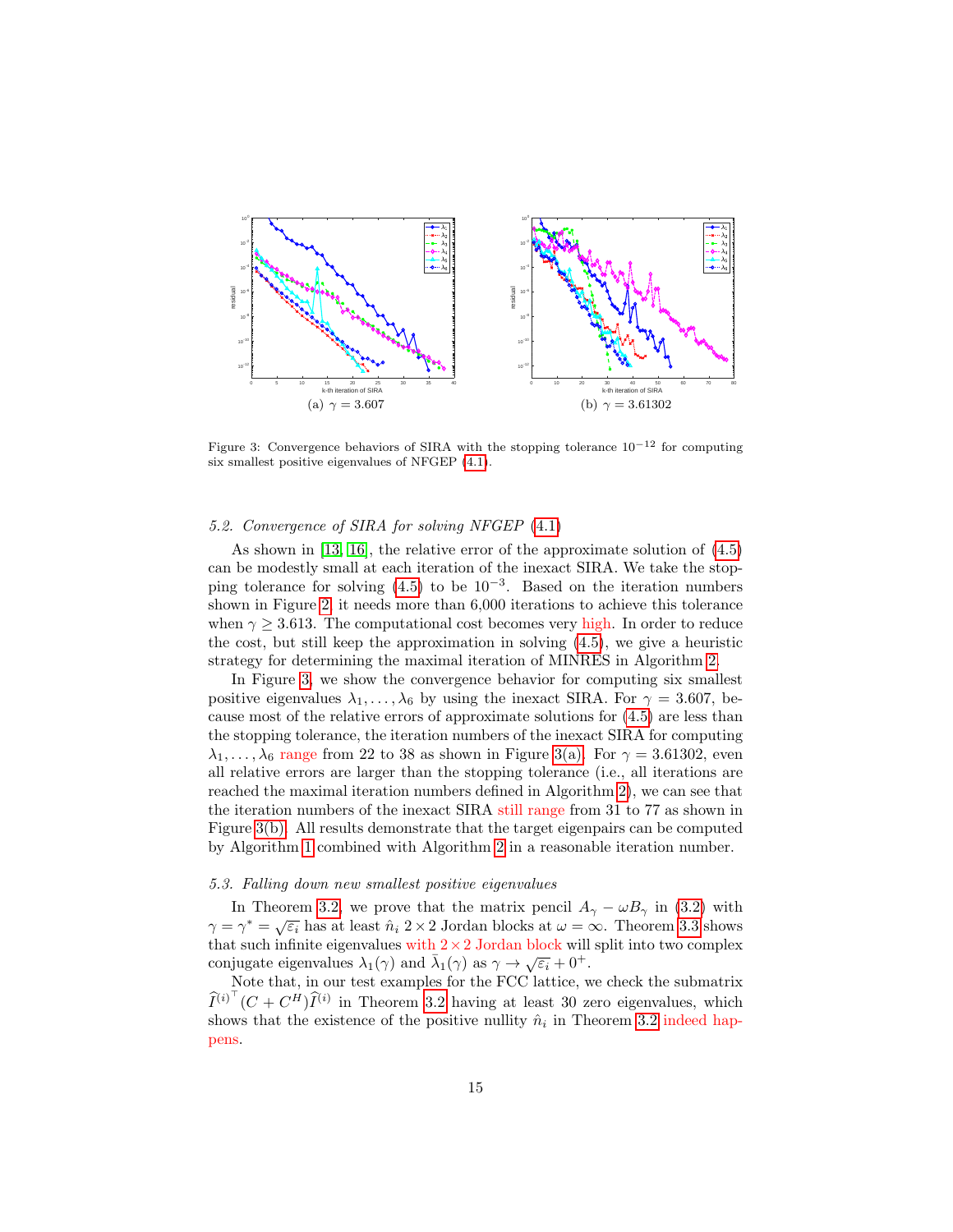

<span id="page-15-1"></span><span id="page-15-0"></span>Figure 4: Conjugate eigenvalue pair and eigencurve-structure with  $\mathbf{k} = \frac{13}{14}X + \frac{1}{14}U$ .

Now, we verify the existence of the conjugate eigenvalue pair  $(\lambda(\gamma), \overline{\lambda}(\gamma))$ by numerical experiments. First, we compute the first two eigenvalues with the smallest module as shown in Figure  $4(a)$ . The results show that there is a complex conjugate eigenvalue pair  $(\lambda(\gamma), \overline{\lambda}(\gamma))$  for  $\gamma \in [3.6130144, 3.6130162]$ . The positive imaginary part of  $\lambda(\gamma)$  is dramatically decreasing, and then  $\lambda(\gamma)$ and  $\bar{\lambda}(\gamma)$  bifurcate, respectively, into positive and negative eigenvalues  $\lambda_1 > 0$ (resonance mode),  $\lambda_2 < 0$  near  $\gamma = 3.613016273$ .

The result in Figure [4\(a\)](#page-15-0) shows the existence of a pair of complex conjugate eigenvalues which collide together at some  $\gamma = \gamma_0 > \gamma^*$ , after  $\gamma_0$ , and bifurcate into a positive and a negative eigenvalue. Actually, there are many complex conjugate eigenvalue pairs which bifurcate at various  $\gamma$  with  $\gamma > \gamma_0$ . In Figure [4\(b\),](#page-15-1) we show the eigencurve structure vs. various  $\gamma$  and see that four resonance modes bifurcate from four conjugate eigenvalue pairs which emerge from lower frequencies and push the original eigenmodes to higher frequencies when  $\gamma$  ranges from 3.613 to 3.614. The values of resonance modes increase rapidly as  $\gamma$  increases.

Note that, comparing the results of Figure  $2(a)$  and Figure  $4(b)$ , we find that the iteration number of MINRES dramatically increase when the resonance modes appear.

#### 5.4. Anticrossing eigencurves

In this subsection, we discuss the influence of the resonance modes for band structures. Three fully band structures with different  $\gamma$  are shown in Figure [5.](#page-16-0) For the critical case that  $\gamma = 3.607 \approx \gamma^* = \sqrt{13}$ , the associated band structure in Figure [5\(a\)](#page-16-1) inherits the structure for the case that  $\gamma < \gamma^*$ . Comparing band structures in Figures  $5(a)$  and  $5(b)$ , we see that a new eigencurve emerges at  $\gamma = 3.61302$  which comes from the bifurcation of the conjugate eigenvalue pair as mentioned in Section [5.3.](#page-14-0) Besides this new eigencurve, the others are similar to those in Figure [5\(a\).](#page-16-1) However, when  $\gamma = 3.6138$ , four resonance modes as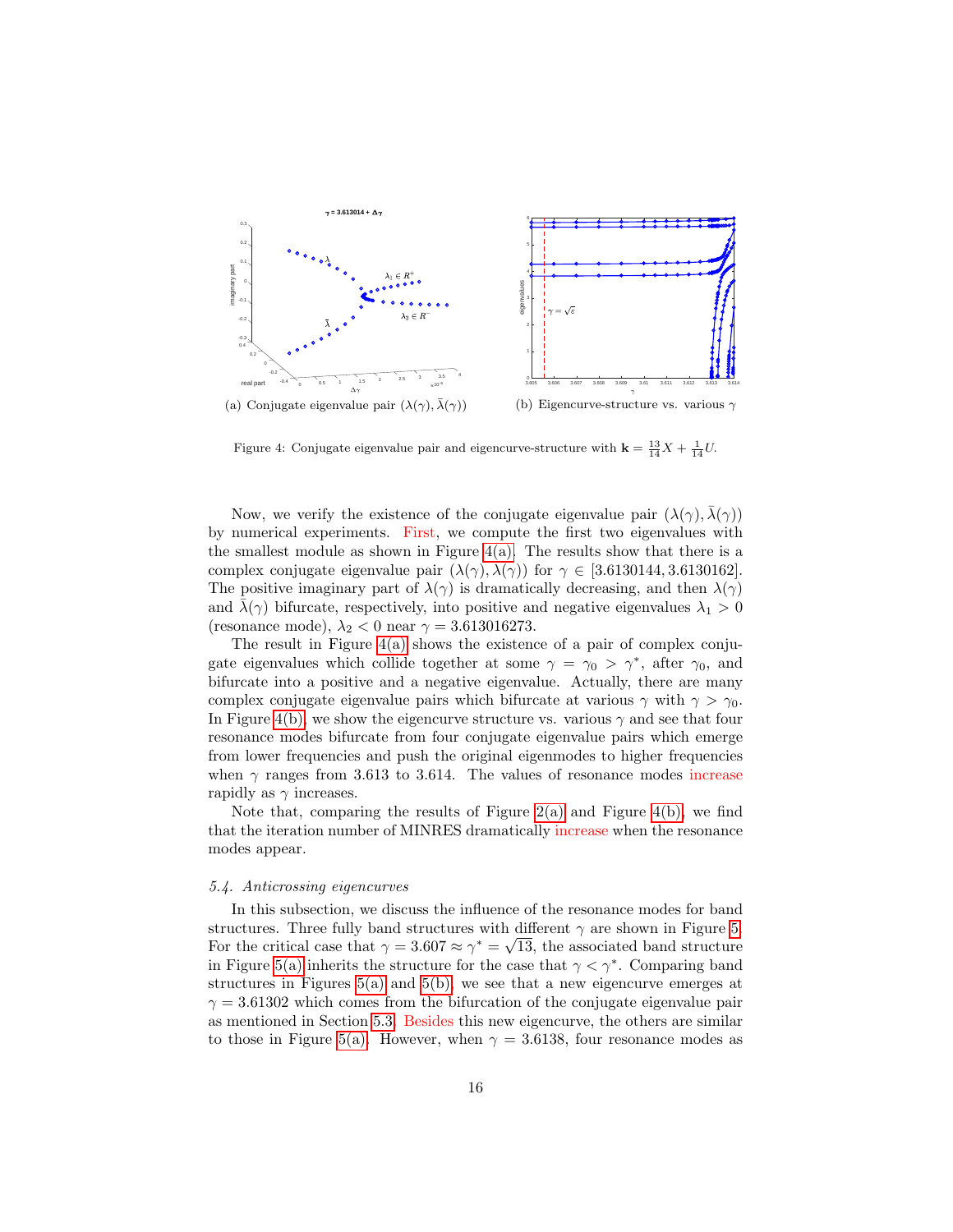<span id="page-16-1"></span>

<span id="page-16-4"></span><span id="page-16-3"></span><span id="page-16-2"></span><span id="page-16-0"></span>Figure 5: Band structures.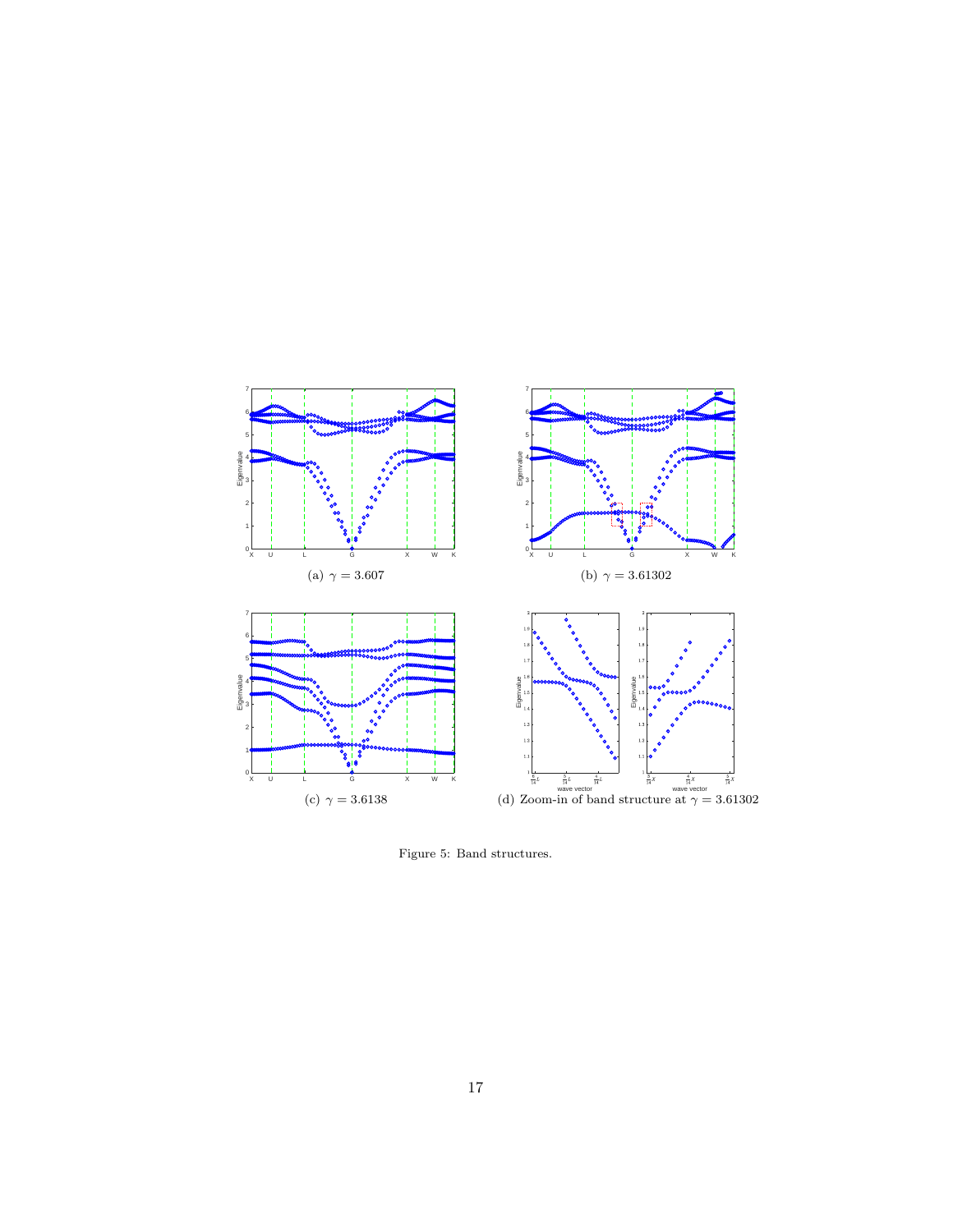shown in Figure [4\(b\)](#page-15-1) appear. The original eigenmodes are pushed up by these new resonance modes so that the band structure in Figure [5\(c\)](#page-16-3) is totally different from that in Figure  $5(a)$ . Moreover, the resonance modes in Figure  $5(c)$  tend to be dispersionless, that is, insensitive to the change of wave vectors, and are represented by flat bands.

In Figures  $5(b)$  and  $5(c)$ , the eigencurves of the first three smallest positive eigenvalues are close to each other near points  $\frac{4}{14}L$  and  $\frac{3}{14}X$ , respectively. Now, we refine the partitions of the red regions in Figure  $5(b)$  and zoom in the first three smallest positive eigenvalues in Figure [5\(d\).](#page-16-4) These results show that the eigencurves exhibit anticrossing phenomena which occur in the segments  $\overline{LG}$ and  $\overline{GX}$  of Figures [5\(b\)](#page-16-2) and [5\(c\),](#page-16-3) respectively.



<span id="page-17-2"></span><span id="page-17-1"></span>Figure 6: The absolute values of  $\mathbf{e}_2$ ,  $m_{\mathbf{e}}$ ,  $m_{\mathbf{h}}$  for the resonance mode at  $\mathbf{k} = \frac{6}{14}L$ .

### <span id="page-17-0"></span>5.5. Condensations of eigenvectors

In this subsection, we display the entire vector  $e_2$  by using volumetric slice plot to validate the results in Discussion [1](#page-8-4) of Section [3.](#page-6-0) The absolute values of  $\mathbf{e}_{2}$  corresponding to the first smallest positive eigenvalue (resonance mode) with  $\mathbf{k} = \frac{6}{14}L$  are plotted in Figures [6\(a\).](#page-17-1) We see that these absolute values are localized in the structure and its neighborhood that meets the shape of the 3D complex media with FCC lattice as in Figure [1.](#page-13-0) In order to measure the neighborhood, we define new radius of the sphere and the connecting spheroid to be  $\rho r$  and  $\rho s$ , respectively, for  $\rho \geq 1$  and denote the region of these new spheres and cylinders as  $D(\rho)$ . Note that  $D(\rho)$  for  $\rho > 1$  represents the original material and its neighborhood. Let  $m_e$  and  $m_h$  denote the maximal absolute values of **e** and h, respectively, outside  $D(\rho)$ . The relationship between  $(m_e, m_h)$  and  $\rho$  is plotted in Figure [6\(b\)](#page-17-2) which shows that all absolute values outside  $D(\rho)$  are less than  $4 \times 10^{-4}$  for  $\rho \geq 1.2$ . This means that the electric field is localized in the domain  $D(1.2)$  which is only  $8.9\%$  (=  $\frac{\text{number of indices in } D(1.2)}{3n}$ ) of the whole computational domain. This phenomenon indicates that the emerging resonance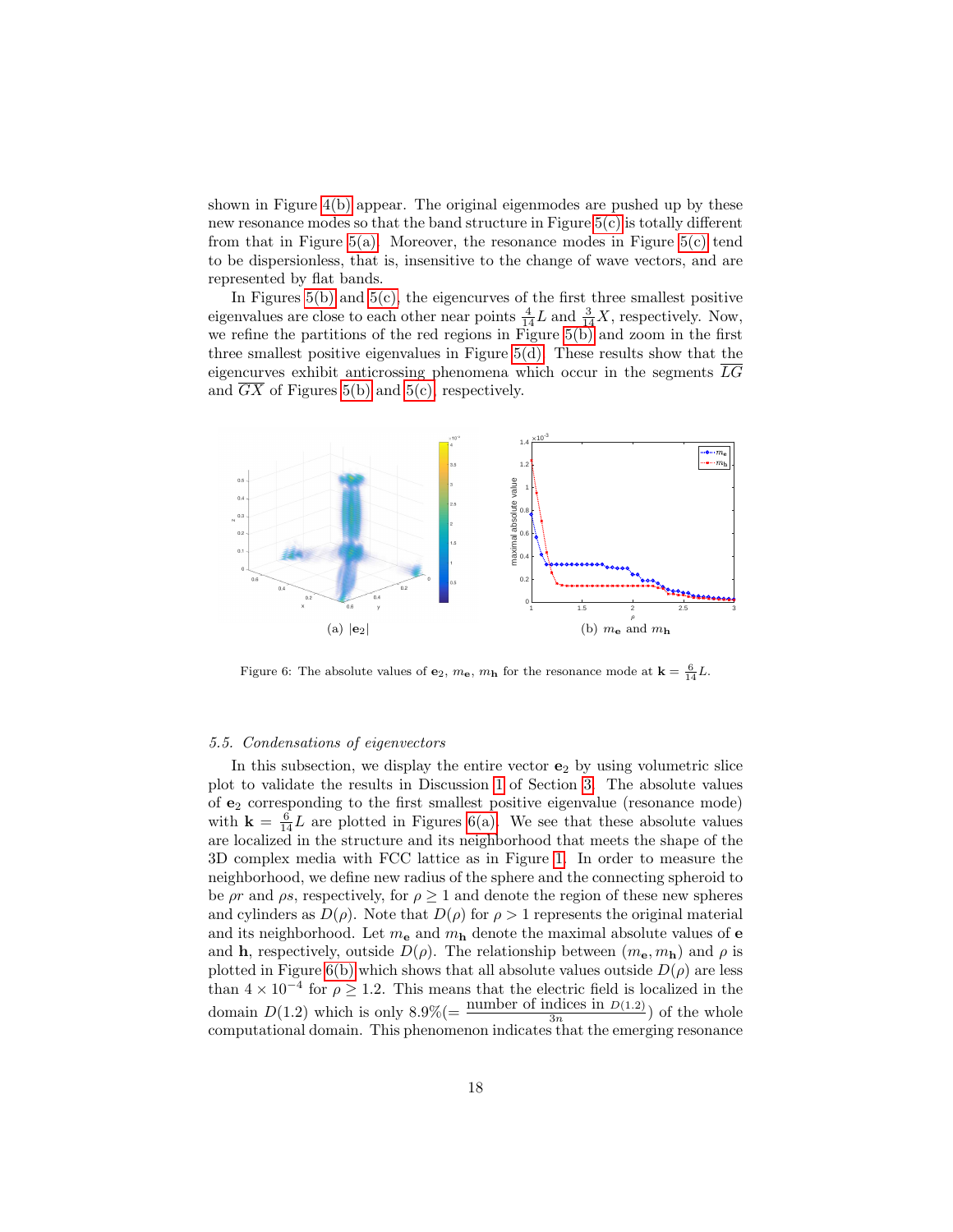

<span id="page-18-1"></span>Figure 7: The absolute values of the first and third eigenmodes for  $e_1$  and  $e_3$ , respectively, with  $\mathbf{k} = \frac{13}{14}X + \frac{1}{14}U$  and  $\gamma = 1$ .

mode is basically formed as a combination of the waveguide mode with highly localized in the structure and the surface plasmon mode with slightly smeared to the background material.

As shown in Figure [7,](#page-18-1) not all the electric fields for any positive  $\gamma$  (here  $\gamma = 1$ ) are localized in the structure. In the following, we study the relationship between the condensation and the parameter  $\gamma$ . According to the mesh indices belonging to the material or not, we separate **e** and **h** as  $(e_i, e_o)$  and  $(h_i, h_o)$ , where the index  $i/o$  denotes inside/outside the material. Since  $e^*e + h^*h = 1$ , we use the ratios  $\frac{e_o^* e_o}{e_i^* e_i}$  and  $\frac{h_o^* h_o}{h_i^* h_i}$  to determine the condensations of the electric and magnetic fields. The results in Figure [8](#page-19-0) show that these ratios decrease as  $\gamma$  increases. Moreover, when the conjugate eigenvalue pair bifurcates to create resonance modes (i.e., at  $\gamma > 3.61302$ ), the eigenvectors corresponding to the resonance modes are highly concentrated inside the material, with only a slight amount of fields leaking into the background (dielectric) material. This also verifies the inference in Discussion [1](#page-8-4) of Section [3.](#page-6-0)

#### <span id="page-18-0"></span>6. Conclusions

In this paper, we focus on the GEPs arising in the source-free Maxwell equation with magnetoelectric coupling effects in the 3D chiral media. It is a challenging problem to solve the GEP efficiently. The coefficient matrix in the discrete single-curl operator is indefinite and degenerate. A null-space free method is developed in [\[8\]](#page-20-7) to deflate the null space from the GEP into a nullspace free GEP (NFGEP). The eigenstructure behavior of the GEP is determined by the chirality parameter  $\gamma$ . The matrix pair in NFGEP with a small chirality  $\gamma$  (weakly-coupled case) is positive definite for which efficient numerical algorithms and band structures have been well-studied by Chern et al [\[8\]](#page-20-7); while the strongly-coupled case is still open. The difficulty is that the matrix pair in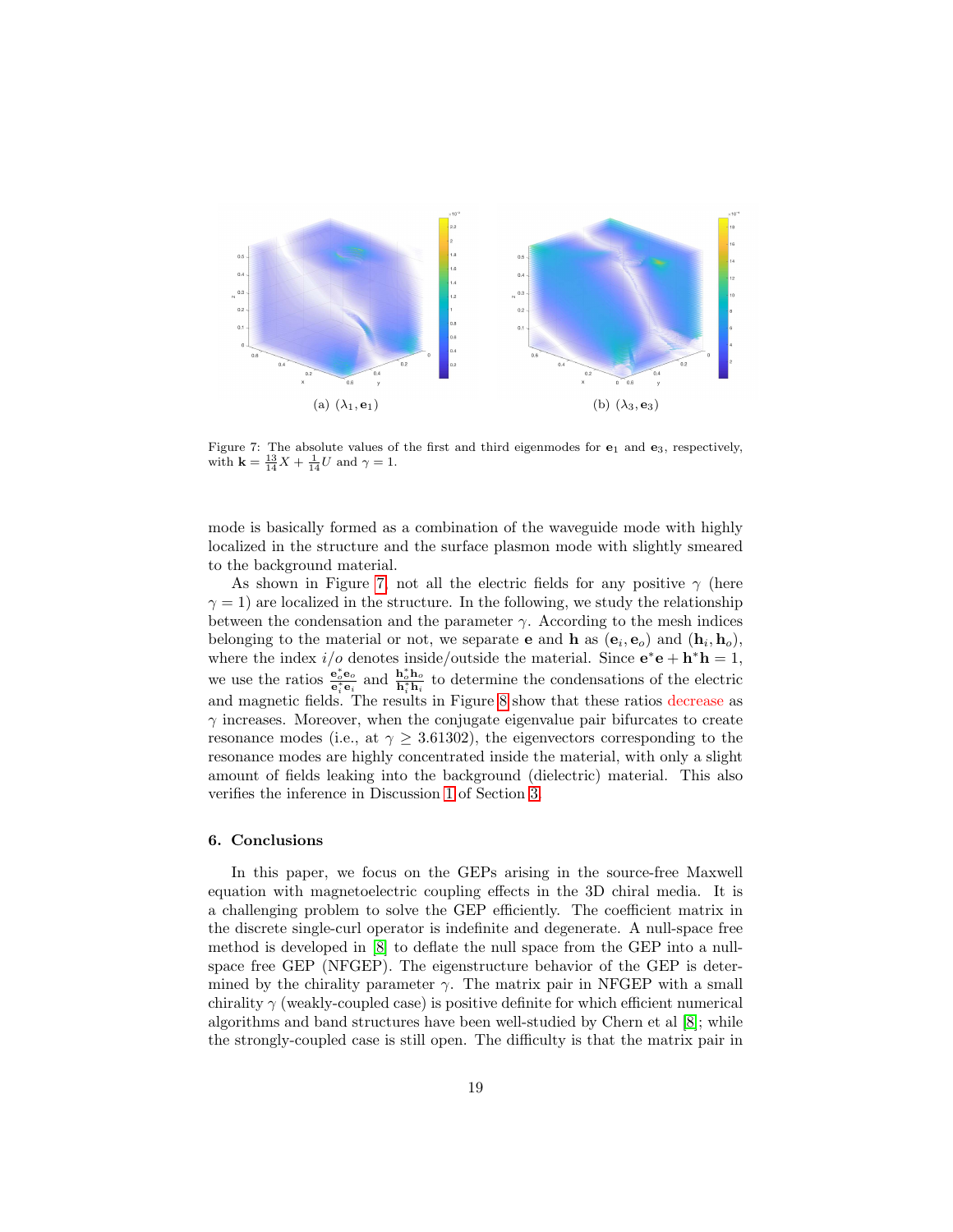

<span id="page-19-0"></span>Figure 8: The ratios  $\frac{e_o^* e_o}{e_i^* e_i}$  and  $\frac{h_o^* h_o}{h_i^* h_i}$  for the first six smallest positive eigenvalues vs. various  $\gamma$  with **k** =  $\frac{13}{14}X + \frac{1}{14}U$ .

NFGEP is no longer a positive definite matrix pair which may introduce a very different and complicated eigenstructure. In this article, we combine the inexact shift-invert residual Arnoldi method with MINRES linear solver for solving the NFGEP. Numerical results show that the target eigenpairs can be computed by our proposed method in a reasonable iteration number even the matrix dimension of the GEP is as large as 5,308,416. Therefore, we can use numerical results to analyze the eigenstructure behavior. For a critical value  $\gamma = \gamma^*$ , we show that the GEP has  $2 \times 2$  Jordan blocks at infinity eigenvalues. Numerical results demonstrate that the  $2 \times 2$  Jordan blocks will split into complex conjugate eigenpairs which rapidly collide on the real axis and bifurcate into a new negative eigenvalue and a new positive eigenvalue (resonance mode) which is smaller than the other existing positive eigenvalues. The resonance modes induce the anticrossing phenomena in the eigencurves. Moreover, the electric and magnetic fields of the resonance modes are concentrated inside the material structure, with only a slight amount of fields leaking into the background (dielectric) material.

# Acknowledgments

The authors appreciate the anonymous referees for their useful comments and suggestion. Huang was partially supported by the Ministry of Science and Technology (MOST) 105-2115-M-003-009-MY3, National Center for Theoretical Sciences (NCTS) in Taiwan. Li is supported in part by the NSFC 11471074. Lin was partially supported by MOST 106-2628-M-009-004-, NCTS and ST Yau Center. Prof. So-Hsiang Chou is greatly appreciated for his valuable feedback and suggestion on this manuscript.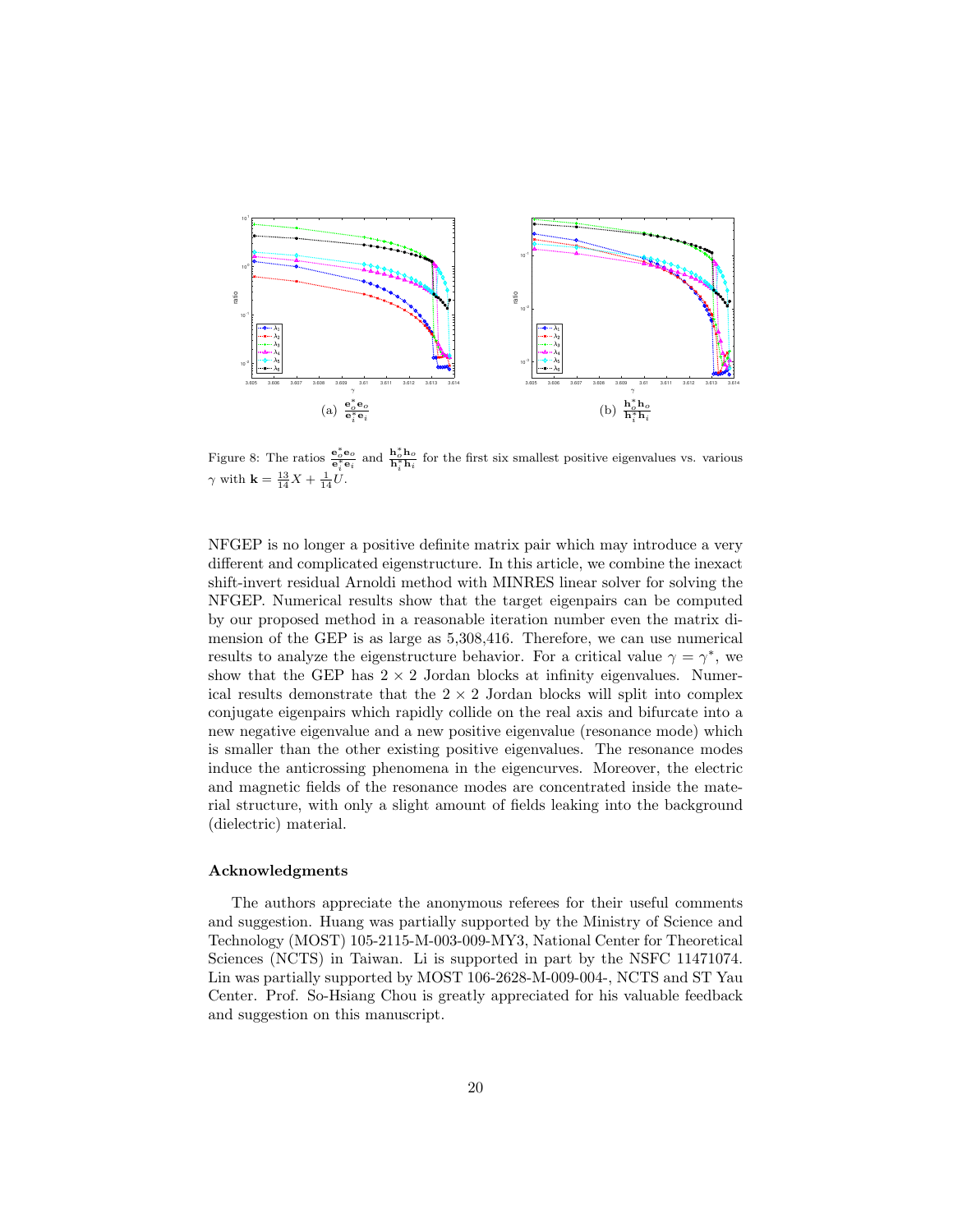## Reference

- <span id="page-20-0"></span>[1] H. Ammari and G. Bao. Maxwells equations in periodic chiral structures. Math. Nachr., 251:3–18, 2003.
- <span id="page-20-1"></span>[2] H. Ammari, K. Hamdache, and J.-C. Nédélec. Chirality in the Maxwell equations by the dipole approximation. SIAM J. Appl. Math., 59:2045– 2059, 1999.
- <span id="page-20-2"></span>[3] H. Ammari and J. C. Nédélec. Time harmonic electromagnetic fields in chiral media. In Modern Mathematical Methods in Diffraction Theory and its Applications, E. Meister, Ed., Methoden Verfahren Math. Phys., volume 42, pages 174–202. 1997.
- <span id="page-20-3"></span>[4] H. Ammari and J.-C. Nédélec. Small chirality behaviour of solutions to electromagnetic scattering problems in chiral media. Math. Meth. Appl. Sci., 21:327–359, 1998.
- <span id="page-20-4"></span>[5] H. Ammari and J. C. Nédélec. Time-harmonic electromagnetic fields in thin chiral curved layers. SIAM J. Math. Anal., 29:395–423, 1998.
- <span id="page-20-5"></span>[6] X. Cheng, H. Chen, L. Ran, B.-I. Wu, T. M Grzegorczyk, and J. A. Kong. Negative refraction and cross polarization effects in metamaterial realized with bianisotropic s-ring resonator. Phys. Rev. B, 76(2):024402, 2007.
- <span id="page-20-6"></span>[7] R.-L. Chern. Wave propagation in chiral media: composite Fresnel equations. J. Opt., 15:075702, 2013.
- <span id="page-20-7"></span>[8] R.-L. Chern, H.-E. Hsieh, T.-M. Huang, W.-W. Lin, and W. Wang. Singular value decompositions for single-curl operators in three-dimensional Maxwell's equations for complex media. SIAM J. Matrix Anal. Appl., 36:203–224, 2015.
- <span id="page-20-11"></span>[9] D. Dzeng and W.W. Lin. Homotopy continuous method for the numerical solution of generalized symmetric eigenvalue problems. J. Austral. Math. Soc. Ser. B, 32:437–456, 1991.
- <span id="page-20-9"></span>[10] W. R. Ferng, W.-W. Lin, and C.-S. Wang. The shift-inverted J-Lanczos algorithm for the numerical solutions of large sparse algebraic Riccati equations. Computers Math. Appl., 33:23–40, 1997.
- <span id="page-20-8"></span>[11] T.-M. Huang, H.-E. Hsieh, W.-W. Lin, and W. Wang. Eigendecomposition of the discrete double-curl operator with application to fast eigensolver for three dimensional photonic crystals. SIAM J. Matrix Anal. Appl., 34:369– 391, 2013.
- <span id="page-20-10"></span>[12] T.-M. Huang, H.-E. Hsieh, W.-W. Lin, and W. Wang. Matrix representation of the double-curl operator for simulating three dimensional photonic crystals. Math. Comput. Model., 58:379–392, 2013.